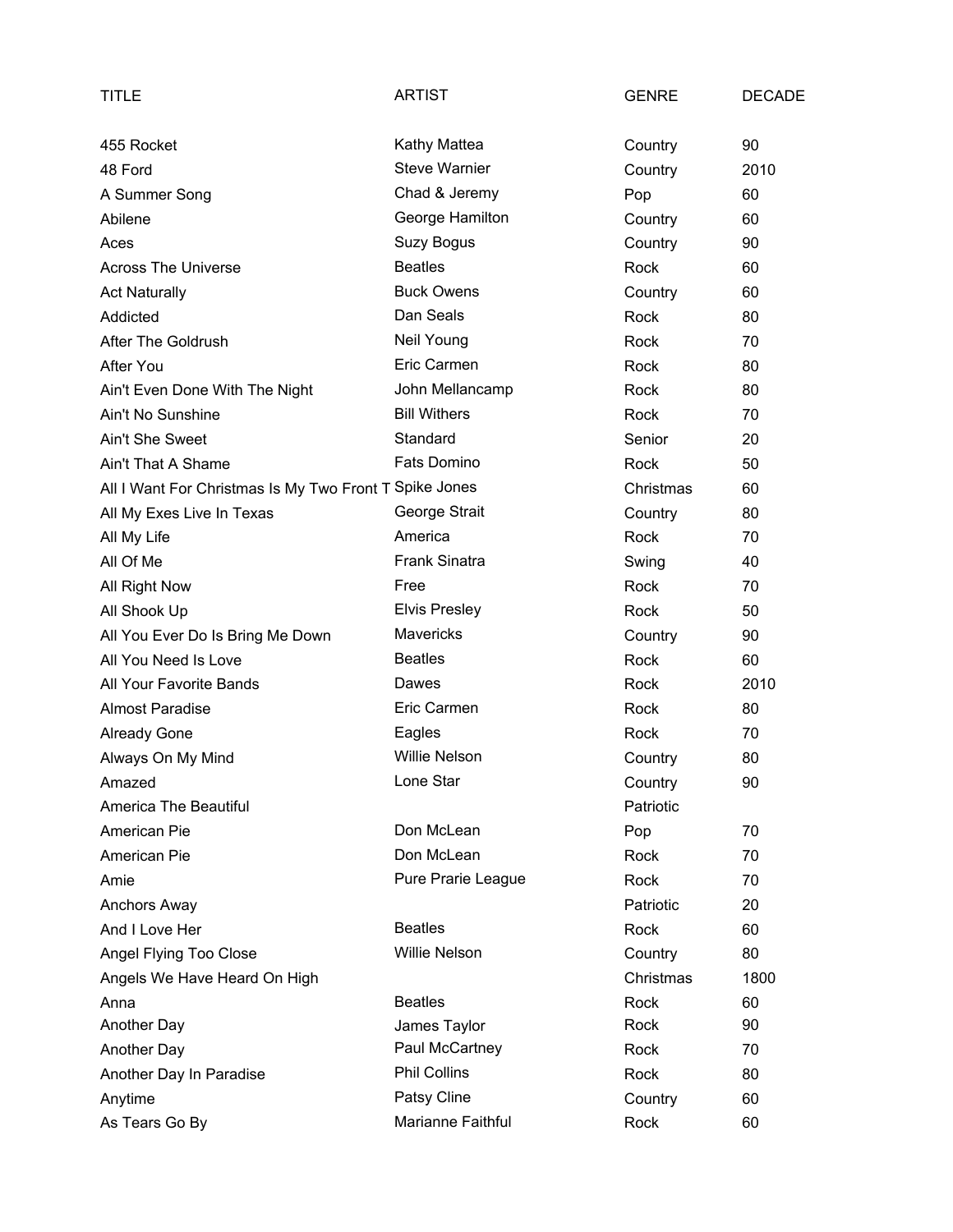| <b>TITLE</b>                | <b>ARTIST</b>            | <b>GENRE</b> | <b>DECADE</b> |
|-----------------------------|--------------------------|--------------|---------------|
| At Seventeen                | Janis lan                | Rock         | 70            |
| Aubrey                      | <b>Bread</b>             | Rock         | 70            |
| <b>Authority Song</b>       | John Mellancamp          | Rock         | 80            |
| Autumn Leaves               | Eva Cassidy              | Pop          | 50            |
| Baby Come Back              | Player                   | Rock         | 70            |
| Baby I Love Your Way        | Peter Frampton           | Rock         | 70            |
| Baby I'm Yours              | <b>Barbara Lewis</b>     | Rock         | 60            |
| Baby It's You               | <b>Beatles</b>           | Rock         | 60            |
| Baby Likes To Rock It       | The Tractors             | Country      | 90            |
| Babyface                    | Standard                 | Senior       | 50            |
| Back At One                 | <b>Brian McNight</b>     | Pop          | 90            |
| Back Home Again             | John Denver              | Country      | 70            |
| Back In Baby's Arms         | Patsy Cline              | Country      | 60            |
| <b>Back In The USSR</b>     | <b>Beatles</b>           | Rock         | 60            |
| Bad Case Of Lovin You       | <b>Robert Palmer</b>     | Rock         | 70            |
| <b>Bad Leroy Brown</b>      | Jim Croce                | Rock         | 70            |
| <b>Bad Moon Rising</b>      | Creedence                | Rock         | 60            |
| Bad To Me                   | Billy J. Kramer          | Rock         | 60            |
| Band On The Run             | Paul McCartney           | Rock         | 70            |
| Be My Baby                  | The Ronettes             | Rock         | 60            |
| Be My Baby Tonight          | John Michael Montgomery  | Country      | 90            |
| <b>Beautiful Sunday</b>     | Daniel Boone             | Rock         | 70            |
| <b>Because</b>              | <b>Beatles</b>           | Rock         | 60            |
| Because I Love You          | Dave Clark Five          | Rock         | 60            |
| Because Of You              | Kelly Clarkson           | Country      | 2000          |
| Before You Accuse Me        | Eric Clapton             | <b>Blues</b> | 80            |
| <b>Believe</b>              | Brooks & Dunn            | Country      | 2000          |
| Best Of My Love             | Eagles                   | Rock         | 70            |
| Betcha By Golly Wow         | <b>Stylistics</b>        | Rock         | 70            |
| <b>Big Bouquet Of Roses</b> | <b>Eddie Arnold</b>      | Country      | 40            |
| Big Old Jet Airliner        | <b>Steve Miller Band</b> | Rock         | 70            |
| <b>Bill Bailey</b>          | Patsy Cline              | Country      | 60            |
| Blackbird                   | <b>Beatles</b>           | Rock         | 60            |
| Blame It On Your Heart      | Patty Loveless           | Country      | 90            |
| Blowing In The Wind         | Peter Paul Mary          | Folk         | 60            |
| <b>Blue Bayou</b>           | Linda Rondstat           | Country      | 70            |
| <b>Blue Christmas</b>       | <b>Elvis Presley</b>     | Christmas    | 50            |
| <b>Blue Skies</b>           | <b>Willie Nelson</b>     | Pop          | 50            |
| <b>Blue Suede Shoes</b>     | <b>Elvis Presley</b>     | Rock         | 50            |
| <b>Blueberry Hill</b>       | Fats Domino              | Rock         | 40            |
| <b>Bluebird</b>             | Paul McCartney           | Rock         | 70            |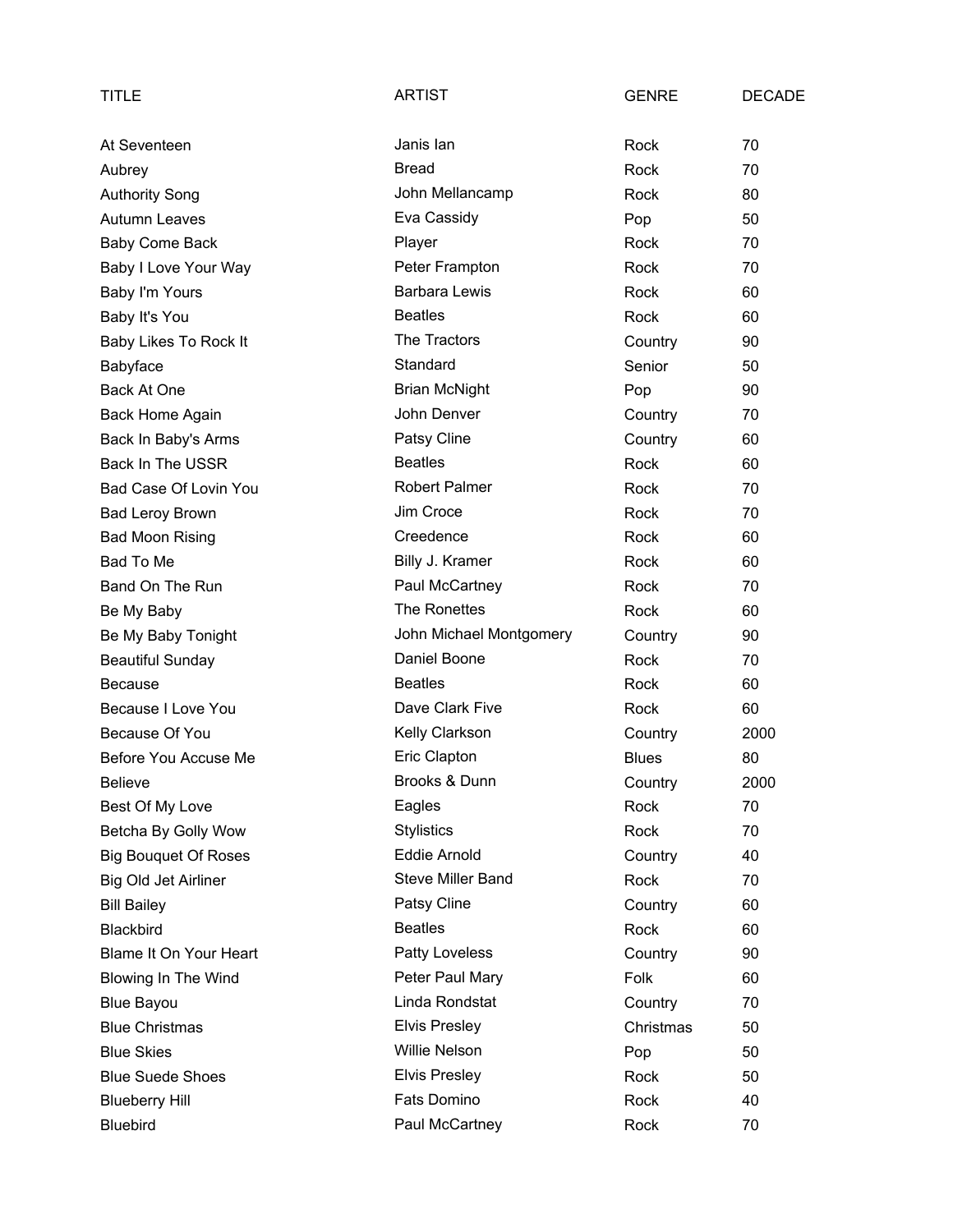| TITLE                              | <b>ARTIST</b>            | <b>GENRE</b> | <b>DECADE</b> |
|------------------------------------|--------------------------|--------------|---------------|
| <b>Bluer Than Blue</b>             | Michael Johnson          | Country      | 70            |
| Boot Scootin Boogie                | Brooks & Dunn            | Country      | 90            |
| Bop                                | Dan Seals                | Rock         | 80            |
| <b>Boys</b>                        | <b>Beatles</b>           | Rock         | 60            |
| <b>Brand New Key</b>               | Melanie                  | <b>Rock</b>  | 70            |
| <b>Breakdown</b>                   | Tom Petty                | Rock         | 70            |
| Breaking Up Is Hard To Do          | Neil Sedaka              | Rock         | 60            |
| <b>Bridge Over Troubled Waters</b> | Simon & Garfunkle        | Pop          | 70            |
| Bring It On Home                   | Animals                  | Rock         | 60            |
| Brown Eyed Girl                    | Van Morrison             | Rock         | 60            |
| <b>Build Me Up Buttercup</b>       | Foundations              | Rock         | 60            |
| <b>Bus Stop</b>                    | <b>Hollies</b>           | <b>Rock</b>  | 60            |
| Bye Bye Blackbird                  | Standard                 | Senior       | 20            |
| Bye Bye Love                       | <b>Everley Brothers</b>  | Rock         | 50            |
| California Dreaming                | Mamas & Papas            | Rock         | 60            |
| Can't Buy Me Love                  | <b>Beatles</b>           | Rock         | 60            |
| Can't Smile Without You            | <b>Barry Manilow</b>     | Rock         | 70            |
| Carolina In My Mind                | James Taylor             | Rock         | 70            |
| Caroline No                        | Beach Boys               | Rock         | 60            |
| Cats In The Cradle                 | Harry Chapin             | Rock         | 70            |
| Centerfield                        | John Fogerty             | Rock         | 80            |
| Chains                             | <b>Beatles</b>           | Rock         | 60            |
| Christmas In Dixie                 | Alabama                  | Country      | 80            |
| Christmas In Kilarney              | <b>Bing Crosby</b>       | Christmas    | 50            |
| Christmas Is For Children          | Glenn Campbell           | Christmas    | 60            |
| Christmas Time Is Here             | Vince Guaraldi           | Christmas    | 60            |
| Christmas To Christmas             | Lee Greenwood            | Christmas    | 80            |
| Chunk Of Coal                      | John Anderson            | Country      | 80            |
| <b>City Of New Orleans</b>         | Arlo Guthrie             | <b>Rock</b>  | 70            |
| Close Enough To Perfect            | Alabama                  | Country      | 80            |
| Close To You                       | Carpenters               | Rock         | 70            |
| Coal Miner's Daughter              | Lorreta Lynne            | Country      | 70            |
| Coca Cola Cowboy                   | <b>Mel Tillis</b>        | Country      | 70            |
| Come And Get Your Love             | Redbone                  | Rock         | 70            |
| Come Together                      | <b>Beatles</b>           | Rock         | 60            |
| Could I Have This Dance            | Anne Murray              | Country      | 80            |
| Count Me In                        | Gary Lewis/Playboys      | Rock         | 60            |
| <b>Country Roads</b>               | John Denver              | Country      | 70            |
| Cover Me                           | <b>Bruce Springsteen</b> | Rock         | 80            |
| Crazy                              | Patsy Cline              | Country      | 60            |
| Crazy Love                         | Poco                     | Rock         | 70            |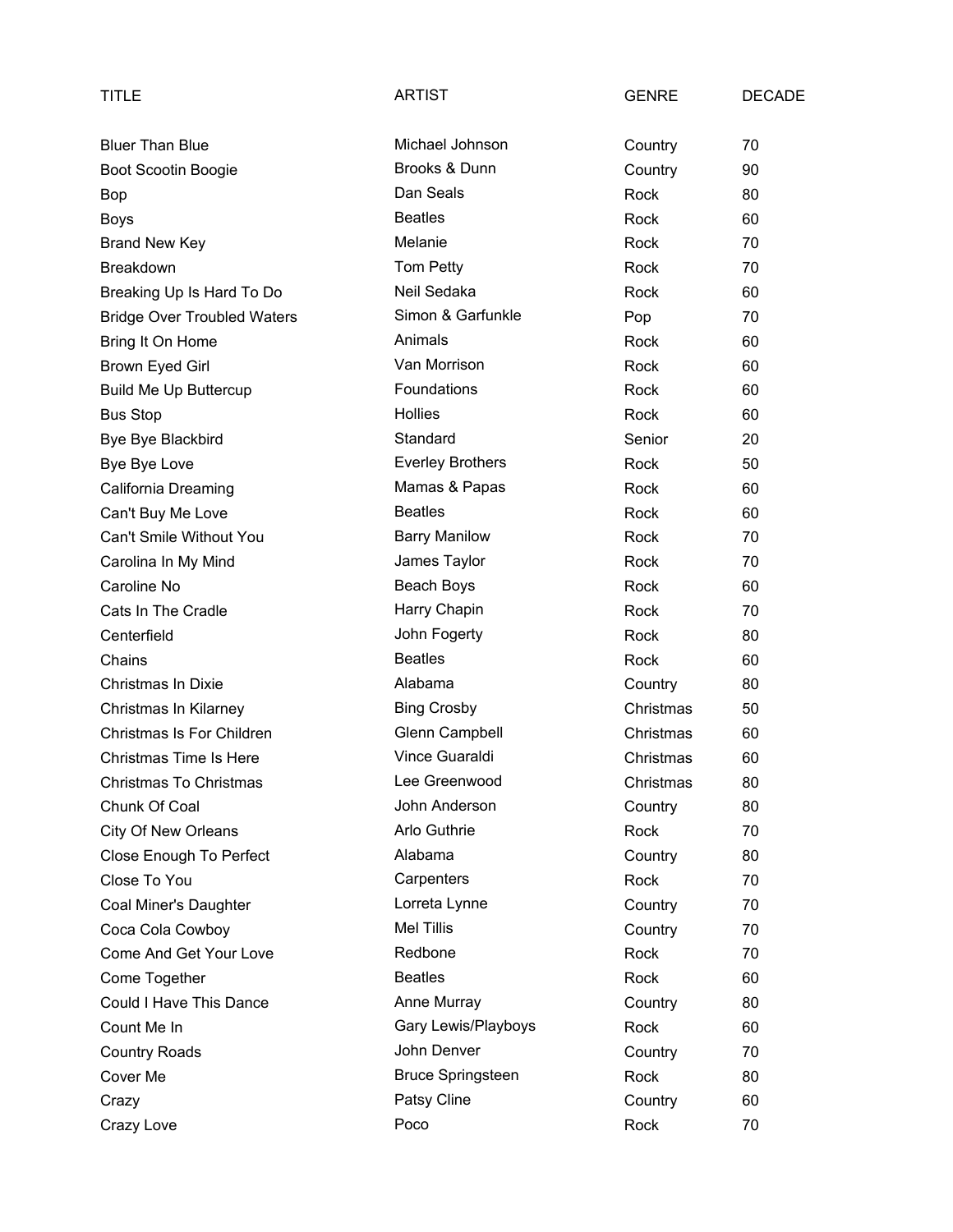| TITLE                            | <b>ARTIST</b>            | <b>GENRE</b> | <b>DECADE</b> |
|----------------------------------|--------------------------|--------------|---------------|
| Crippled Inside                  | John Lennon              | Rock         | 70            |
| Crocodile Rock                   | Elton John               | Rock         | 70            |
| <b>Cruising Together</b>         | <b>Huey Lewis</b>        | Pop          |               |
| Crying                           | Roy Orbison              | Rock         | 60            |
| <b>Cuddly Toy</b>                | Monkees                  | Rock         | 60            |
| Da Doo Ron Ron                   | Crystals                 | <b>Rock</b>  | 60            |
| Daddy's Hands                    | Holly Dunn               | Country      | 80            |
| Daddy's Little Girl              | Al Martino               | Pop          | 60            |
| Daisy Jane                       | America                  | Rock         | 70            |
| Dance Dance Dance                | <b>Steve Miller Band</b> | Rock         | 70            |
| Dance With Me                    | Orleans                  | Pop          | 70            |
| Dancing In The Moonlight         | King Harvest             | Pop          | 70            |
| Dancing Queen                    | Abba                     | Pop          | 70            |
| Dancy's Dream                    | <b>Restless Heart</b>    | Country      | 90            |
| Daniel                           | Elton John               | <b>Rock</b>  | 70            |
| Danny's Song                     | Kenny Loggins            | Pop          | 70            |
| Daydream                         | Lovin Spoonful           | Rock         | 60            |
| Daydream Believer                | <b>Monkees</b>           | Rock         | 60            |
| Deck The Halls                   | Nat King Cole            | Christmas    | 1600          |
| Desparado                        | Eagles                   | Pop          | 70            |
| Detroit City                     | <b>Bobby Bare</b>        | Country      | 60            |
| Devoted To You                   | <b>Everley Brothers</b>  | Pop          | 50            |
| <b>Dixieland Delight</b>         | Alabama                  | Country      | 80            |
| Do It Again                      | <b>Steely Dan</b>        | Pop          | 70            |
| Do Wah Diddy                     | Manfred Mann             | Rock         | 60            |
| Do You Want To Know A Secret     | <b>Beatles</b>           | Rock         | 60            |
| Dock Of The Bay                  | <b>Otis Redding</b>      | Pop          | 60            |
| Don't Be Cruel                   | <b>Elvis Presley</b>     | Rock         | 50            |
| Don't Dream It's Over            | Neil Finn                | Pop          | 80            |
| Don't Get Around Much Anymore    | <b>Tony Bennett</b>      | Pop          | 40            |
| Don't It Make My Brown Eyes Blue | <b>Crystal Gayle</b>     | Country      | 70            |
| Don't Know Why                   | Norah Jones              | Pop          | 2000          |
| Don't Let Me Be Lonely Tonight   | James Taylor             | Pop          | 70            |
| Don't Let Me Down                | <b>Beatles</b>           | Rock         | 60            |
| Don't Stop                       | Fleetwood Mac            | Rock         | 70            |
| Don't Stop Believing             | Journey                  | Rock         | 80            |
| Don't Think Twice                | Bob Dylan                | Rock         | 60            |
| Don't Wanna Say Goodbye          | Raspberries              | Rock         | 70            |
| Don't Worry Baby                 | Beach Boys               | Rock         | 60            |
| Don't Worry Be Happy             | <b>Bobby McFerrin</b>    | Pop          | 80            |
| Down To My Last Teardrop         | Tanya Tucker             | Country      | 90            |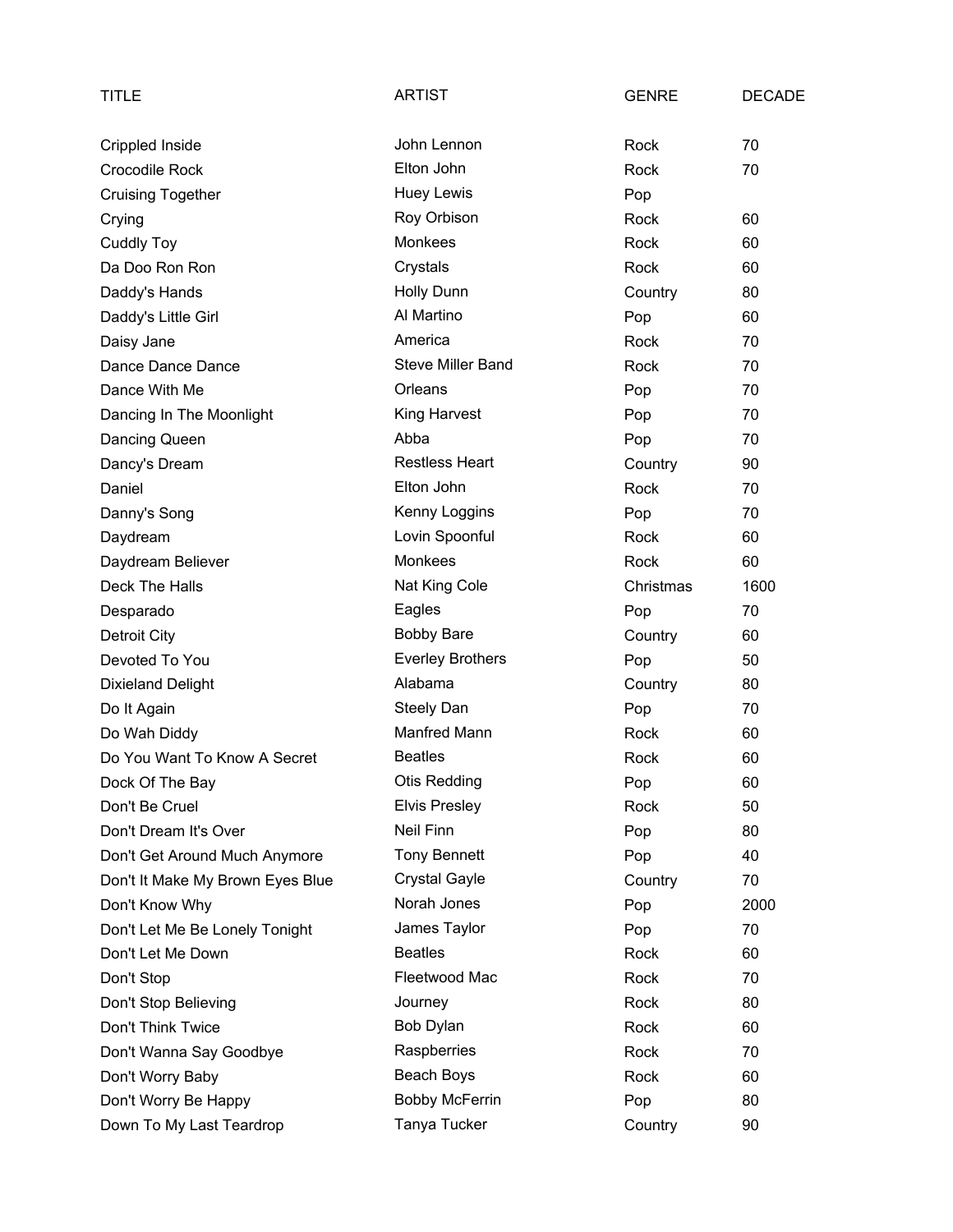| TITLE                                | <b>ARTIST</b>               | <b>GENRE</b> | <b>DECADE</b> |
|--------------------------------------|-----------------------------|--------------|---------------|
| Downtowm                             | Petula Clark                | Pop          | 60            |
| Dream                                | <b>Everley Brothers</b>     | Pop          | 50            |
| Dream A Little Dream Of Me           | Mama Cass                   | Pop          | 30            |
| Drift Away                           | Dobie Gray                  | Pop          | 70            |
| Drinking Champagne                   | George Strait               | Country      | 90            |
| Driving My Life Away                 | <b>Eddie Rabbit</b>         | Country      | 70            |
| Eight Days A Week                    | <b>Beatles</b>              | Rock         | 60            |
| Eighteen Wheels                      | Kathy Mattea                | Country      | 80            |
| Elvira                               | Oak Ridge Boys              | Country      | 80            |
| End Of The Line                      | <b>Traveling Wilburys</b>   | Pop          | 80            |
| Every Breath You Take                | Police                      | Rock         | 80            |
| Everybody Loves A Clown              | Gary Lewis/Playboys         | Rock         | 60            |
| Everybody Loves Somebody Sometime    | Dean Martin                 | Pop          | 60            |
| Everybody's Talking At Me            | Nilsson                     | Pop          | 60            |
| Everything I Own                     | <b>Bread</b>                | Pop          | 70            |
| Everything That Glitters Is Not Gold | Dan Seals                   | Country      | 80            |
| <b>Faded Love</b>                    | Patsy Cline                 | Country      | 50            |
| Falling In Love Again                | Hamilton Joe Frank Reynolds | Pop          | 70            |
| <b>Family Tradition</b>              | Hank Williams Jr.           | Country      | 80            |
| Feel Like Making Love                | Roberta Flack               | Pop          | 70            |
| <b>Feliz Navidad</b>                 | Jose Feliciano              | Christmas    | 70            |
| Ferry Cross The Mersey               | Gerry & Pacemakers          | Rock         | 60            |
| Fields Of Gold                       | Eva Cassidy                 | Pop          | 90            |
| Fifty Ways To Leave Your Lover       | Paul Simon                  | Pop          | 70            |
| Find The Cost Of Freedom             | Crosby Stills Nash & Young  | Rock         | 70            |
| Fire                                 | <b>Bruce Springsteen</b>    | Pop          | 70            |
| Fire & Rain                          | James Taylor                | Pop          | 70            |
| Five Foot Two                        | Standard                    | Senior       | 20            |
| Fly Me To The Moon                   | <b>Frank Sinatra</b>        | Pop          | 50            |
| Follow Me                            | Uncle Kracker               | Pop          | 2000          |
| <b>Folsom Prison Blues</b>           | Johnny Cash                 | Country      | 50            |
| Footloose                            | Kenny Loggins               | Rock         | 80            |
| For The Good Times                   | <b>Ray Price</b>            | Country      | 70            |
| For What It's Worth                  | <b>Buffalo Springfield</b>  | Rock         | 60            |
| <b>Free Falling</b>                  | Tom Petty                   | Rock         | 80            |
| Friends In Low Places                | Garth Brooks                | Country      | 90            |
| Frosty The Snowman                   | <b>Bing Crosby</b>          | Christmas    | 50            |
| Garden Party                         | <b>Rick Nelson</b>          | Rock         | 70            |
| Gentle On My Mind                    | Glenn Campbell              | Rock         | 80            |
| Georgia On My Mind                   | Ray Charles                 | Pop          | 30            |
| Get Ready                            | Rare Earth                  | Rock         | 70            |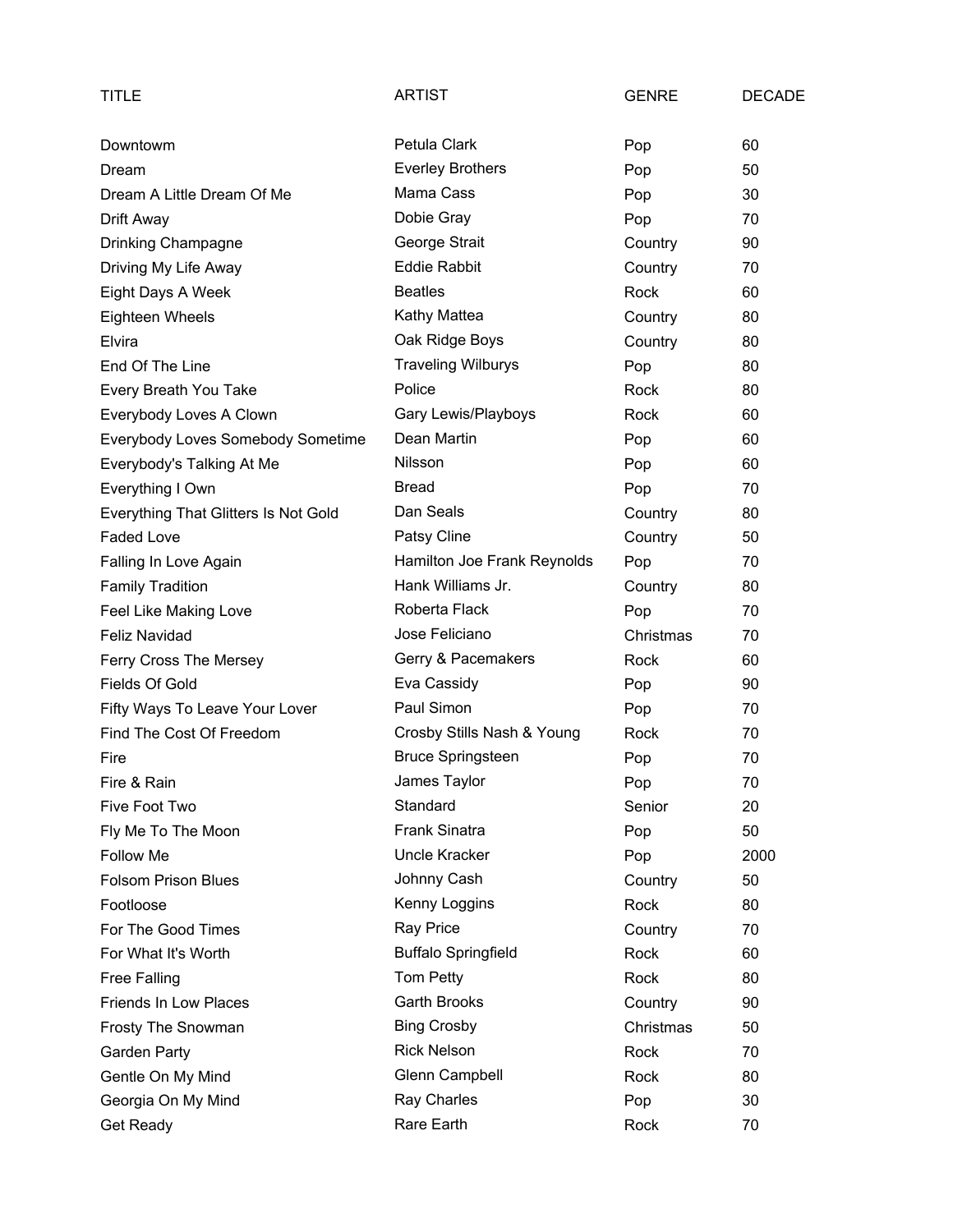| TITLE                                   | <b>ARTIST</b>         | <b>GENRE</b> | <b>DECADE</b> |
|-----------------------------------------|-----------------------|--------------|---------------|
| Get Together                            | Youngbloods           | Rock         | 60            |
| Gigilo                                  | Louie Prima           | Pop          | 20            |
| Gimme Some Lovin                        | <b>Spencer Davis</b>  | Rock         | 60            |
| Girl                                    | <b>Beatles</b>        | Rock         | 60            |
| Girl From Ipanema                       | Antonio Carlos Jobim  | Pop          | 60            |
| Girls Night Out                         | Judds                 | Country      | 80            |
| Gloria                                  | Shadows Of Knight     | Rock         | 60            |
| <b>God Bless America</b>                |                       | Patriotic    | 1910          |
| God Bless The USA                       | Lee Greenwood         | Patriotic    | 80            |
| Golden Slumbers/Let It Be               | <b>Beatles</b>        | Rock         | 60            |
| Good Loving                             | Rascals               | Rock         | 60            |
| Good Night                              | <b>Beatles</b>        | Rock         | 60            |
| Goodbye Earl                            | <b>Dixie Chicks</b>   | Country      | 90            |
| Goodbye Says It All                     | <b>Blackhawk</b>      | Country      | 90            |
| Goodbye Yellow Brick Road               | Elton John            | Rock         | 70            |
| Goodnight Irene                         | Leadbelly             | Pop          | 30            |
| Gotta Get A Message To You              | <b>Bee Gees</b>       | Rock         | 60            |
| Grandma Got Run Over By A Reindeer      | Elmo & Patsy          | Christmas    | 70            |
| <b>Great Balls Of Fire</b>              | Jerry Lee Lewis       | Rock         | 50            |
| <b>Green Grass</b>                      | Gary Lewis/Playboys   | Rock         | 60            |
| <b>Green River</b>                      | Creedence             | Rock         | 60            |
| Groovin                                 | Rascals               | Pop          | 60            |
| Grow Old With Me                        | John Lennon           | Rock         | 80            |
| Hair                                    | Cowsills              | Rock         | 60            |
| Hallelujah                              | Leonard Cohen         | Pop          | 80            |
| Halls Of Montezuma                      |                       | Patriotic    | 50            |
| Handyman                                | James Taylor          | Rock         | 70            |
| Hang On Sloopy                          | <b>McCoys</b>         | Rock         | 60            |
| Happy Christmas War Is Over             | John Lennon           | Christmas    | 70            |
| Happy Together                          | Turtles               | Rock         | 60            |
| <b>Hard Candy Christmas</b>             | Dolly Parton          | Christmas    | 2000          |
| Harper Valley PTA                       | Jeanie C. Riley       | Country      | 60            |
| Harvest Moon                            | Neil Young            | Rock         | 90            |
| Hasten Down The Wind                    | Warren Zevon          | Rock         | 70            |
| Have A Holly Jolly Christmas            | <b>Burl Ives</b>      | Christmas    | 60            |
| Have You Ever Really Loved A Woman      | <b>Bryan Adams</b>    | Rock         | 90            |
| Have You Ever Seen The Rain             | Creedence             | Rock         | 70            |
| Have Your Self A Merry Little Christmas | Glenn Campbell        | Christmas    | 40            |
| He Thinks He'll Keep Her                | Mary Chapin Carpenter | Country      | 90            |
| <b>Heart Of Gold</b>                    | Neil Young            | Rock         | 70            |
| Heart Of My Heart                       | Four Aces             | Pop          | 20            |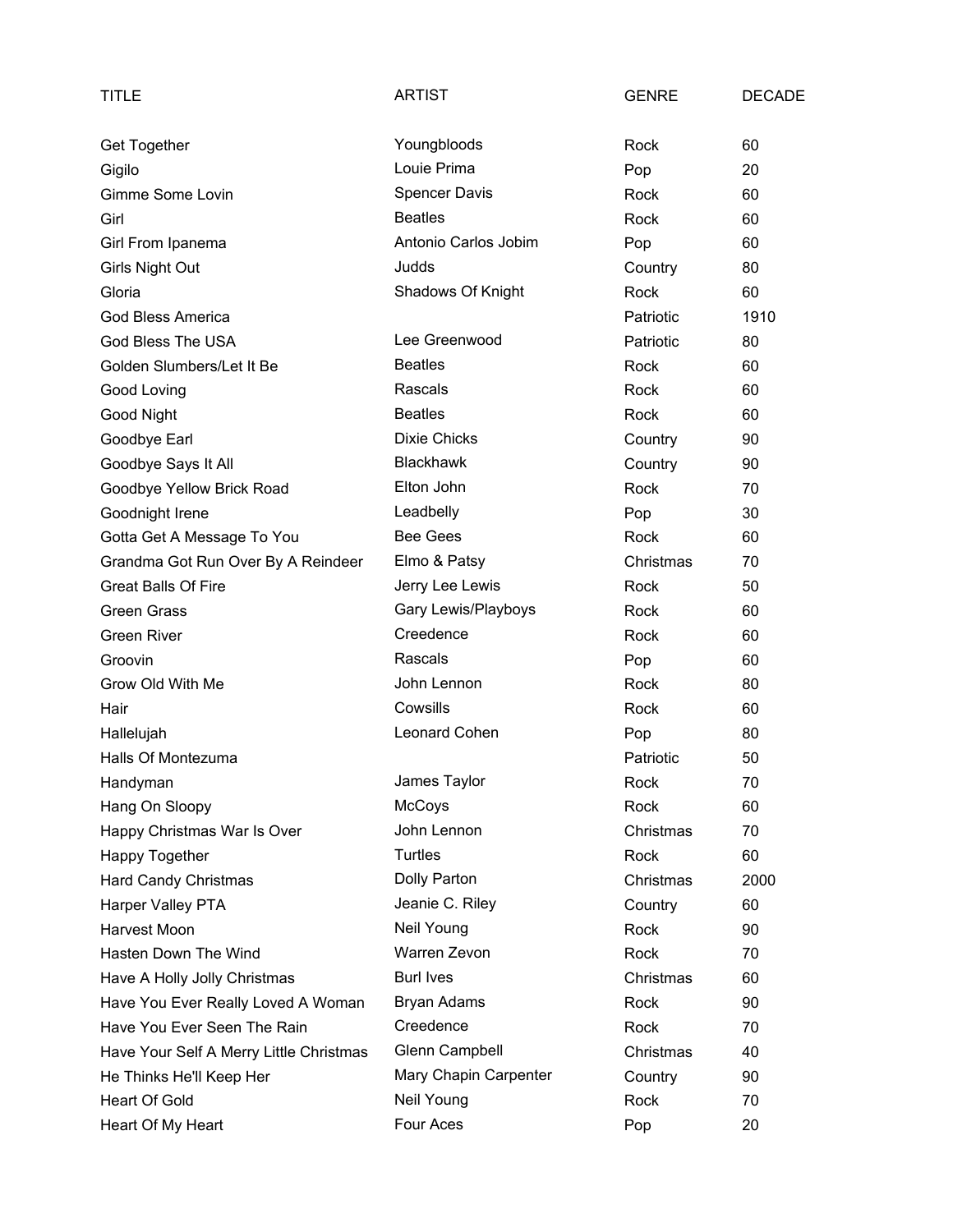| TITLE                                                 | <b>ARTIST</b>              | <b>GENRE</b> | <b>DECADE</b> |
|-------------------------------------------------------|----------------------------|--------------|---------------|
| <b>Heart Of The Matter</b>                            | Don Henley                 | Rock         | 80            |
| Heartaches By The Number                              | Ray Price                  | Country      | 50            |
| Heavens Just A Sin Away                               | The Whites                 | Country      | 70            |
| Hello                                                 | Lionel Ritchie             | Rock         | 80            |
| <b>Hello Dolly</b>                                    | Louis Armstrong            | Pop          | 60            |
| Hello Mary Lou                                        | <b>Rick Nelson</b>         | Rock         | 60            |
| Henry The Eighth                                      | Herman's Hermits           | Rock         | 60            |
| Here Comes Santa Claus                                | Gene Autry                 | Christmas    | 40            |
| Here Comes Suzie Snowflake                            | Rosemary Clooney           | Christmas    | 50            |
| Here Comes The Sun                                    | <b>Beatles</b>             | Rock         | 60            |
| Here There & Everywhere                               | <b>Beatles</b>             | Rock         | 60            |
| Hey Good Looking                                      | Hank Williams              | Country      | 60            |
| Hey Jude                                              | <b>Beatles</b>             | Rock         | 60            |
| Hey Mister That's Me Up On The Jukebox                | James Taylor               | Rock         | 70            |
| <b>Homeward Bound</b>                                 | Simon & Garfunkle          | Pop          | 60            |
| Honesty                                               | <b>Billy Joel</b>          | Rock         | 70            |
| Honey Don't                                           | <b>Beatles</b>             | Country      | 60            |
| Honey Won't You Open That Door                        | <b>Ricky Scaggs</b>        | Country      | 80            |
| Honky Tonk Woman                                      | <b>Rolling Stones</b>      | Rock         | 60            |
| <b>Hopelessly Yours</b>                               | Suzy Bogus/Lee Greenwood   | Country      | 90            |
| Horse With No Name                                    | America                    | Rock         | 70            |
| Hotel California                                      | Eagles                     | Rock         | 70            |
| House At Pooh Corner                                  | Kenny Loggins              | Rock         | 70            |
| How Am I Supposed To Live Without You                 | Michael Bolton             | Rock         | 80            |
| How Can You Mend A Broken Heart                       | <b>Bee Gees</b>            | Rock         | 70            |
| How Great Thou Art                                    |                            | Liturgical   | 1880          |
| How Long                                              | Ace                        | Rock         | 70            |
| How Sweet It Is To Be Loved By You                    | James Taylor               | Rock         | 60            |
| How's The World Treating You                          | Allison Kraus/James Taylor | Rock         | 50            |
| Hurts So Good                                         | John Melloncamp            | Rock         | 80            |
| I Always Get Lucky With You                           | George Jones               | Country      | 80            |
| I Call Your Name                                      | <b>Beatles</b>             | Rock         | 60            |
| I Can Love You Like That                              | John Michael Montgomery    | Country      | 90            |
| I Can See Clearly Now                                 | Johnny Nash                | Rock         | 70            |
| I Can't Help Falling In Love                          | <b>Elvis Presley</b>       | Rock         | 60            |
| I Can't Help It If I'm Still In Love With You         | Hank Williams              | Country      | 50            |
| I Can't Tell You Why                                  | Eagles                     | Rock         | 70            |
| I Can't Unlove You                                    | Kenny Rogers               | Country      | 2000          |
| I Could Get Used To You                               | Exile                      | Country      | 80            |
| I Don't Know Why I Love You Like I Do                 | Dean Martin                | Pop          | 50            |
| I Don't Think I'll Ever Get Her Off Of My Mir Monkees |                            | Rock         | 60            |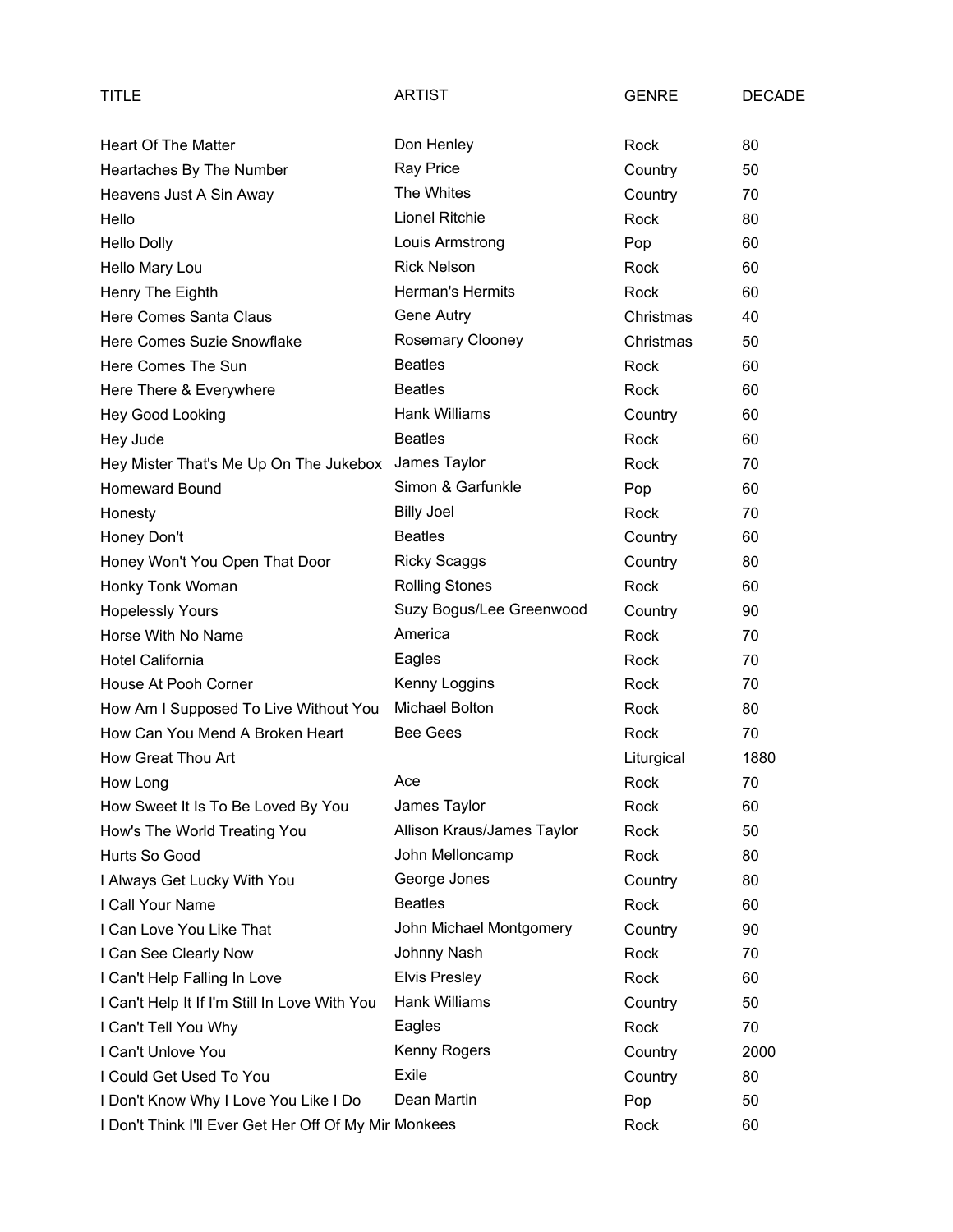| TITLE                                                   | <b>ARTIST</b>          | <b>GENRE</b> | <b>DECADE</b> |
|---------------------------------------------------------|------------------------|--------------|---------------|
| I Don't Wanna Miss A Thing                              | Aerosmith              | Rock         | 90            |
| I Fall To Pieces                                        | Patsy Cline            | Country      | 60            |
| I Feel Lucky                                            | Mary Chapin Carpenter  | Country      | 90            |
| I Feel The Earth Move                                   | Carole King            | Rock         | 70            |
| I Got A Name                                            | Jim Croce              | Rock         | 70            |
| I Got You Babe                                          | Sonny & Cher           | Rock         | 60            |
| I Guess I Just Missed You                               | Ronnie Milsap          | Country      | 80            |
| I Hear You Knocking                                     | Fats Domino            | Rock         | 60            |
| I Just Called To Say I Love You                         | Stevie Wonder          | Rock         | 80            |
| I Love You More Than I Can Say                          | Leo Sayre              | Pop          | 80            |
| I Need You                                              | America                | Rock         | 70            |
| I Only Wanna Be With You                                | Dusty Springfield      | Rock         | 60            |
| I Only Wanna Be With You                                | Hootie & Blowfish      | Rock         | 90            |
| I Put A Spell On You                                    | Creedence              | Rock         | 50            |
| I Saw Her Standing There                                | <b>Beatles</b>         | Rock         | 60            |
| I Saw Mommy Kissing Santa Claus                         | Jimmy Boyd             | Christmas    | 50            |
| I Saw The Light                                         | <b>Hank Williams</b>   | Country      | 40            |
| I Saw The Light                                         | <b>Todd Rundgren</b>   | Rock         | 70            |
| I Say A Little Prayer For You                           | Dionne Warwick         | Rock         | 60            |
| I Started A Joke                                        | <b>Bee Gees</b>        | Rock         | 60            |
| I Think Were Alone Now                                  | Tommy James            | Rock         | 60            |
| I Told You So                                           | Carrie Underwood       | Country      | 80            |
| I Walk The Line                                         | Johnny Cash            | Country      | 50            |
| I Walk The Line Revisited                               | Rodney Crowell         | Country      | 2000          |
| I Wanna Be With You                                     | Raspberries            | Rock         | 70            |
| I Want Love                                             | Elton John             | Rock         | 2000          |
| I Was Country When Country Wasn;t Cool Barbara Mandrell |                        | Country      | 80            |
| I Will                                                  | <b>Beatles</b>         | Rock         | 60            |
| I Will Survive                                          | Gloria Gaynor          | Pop          | 70            |
| I'd Really Love To See You Tonight                      | Dan Seals              | Rock         | 70            |
| I'll Be Back                                            | <b>Beatles</b>         | Rock         | 60            |
| I'll Be Home For Christmas                              | Glenn Campbell         | Christmas    | 40            |
| I'll Be There                                           | <b>Martina McBride</b> | Country      | 50            |
| I'll Be Your Baby Tonight                               | Bob Dylan              | Rock         | 60            |
| I'll Have To Say I Love You In A Song                   | Jim Croce              | Rock         | 70            |
| I'll See You In My Dreams                               | Joe Brown              | Pop          | 20            |
| I'll Still Be Loving You                                | <b>Restless Heart</b>  | Country      | 80            |
| I'll Take Care Of You                                   | Ronnie Milsap          | Country      | 80            |
| I'm A Believer                                          | Monkees                | Rock         | 60            |
| I'm Down                                                | <b>Beatles</b>         | Rock         | 60            |
| I'm Happy Just To Dance With You                        | <b>Beatles</b>         | Rock         | 60            |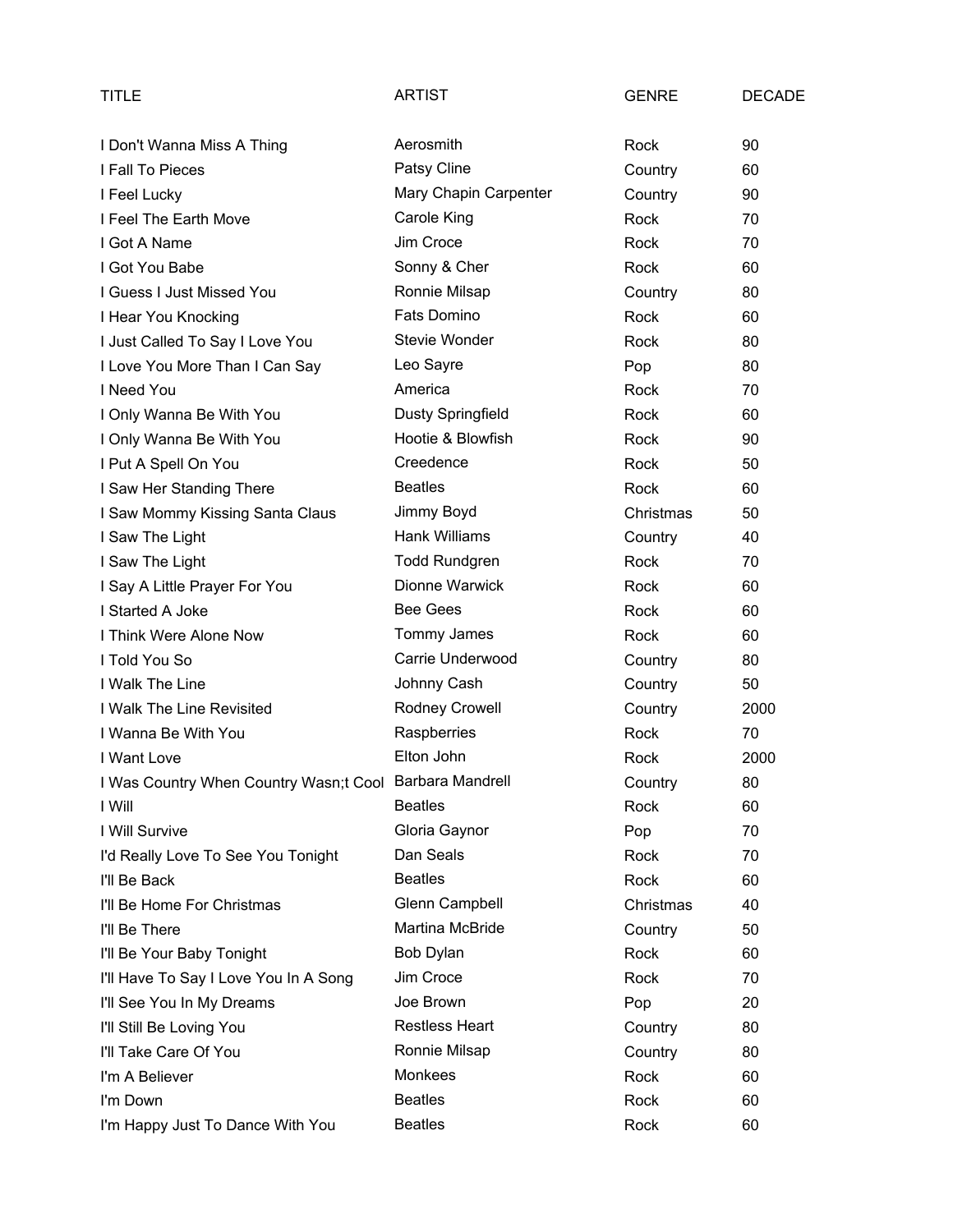| TITLE                                                   | ARTIST                  | <b>GENRE</b> | <b>DECADE</b> |
|---------------------------------------------------------|-------------------------|--------------|---------------|
| I'm Into Something Good                                 | <b>Herman's Hermits</b> | Rock         | 60            |
| I'm Not In Love                                         | 10CC                    | Rock         | 70            |
| I'm Not Ready To Make Nice                              | <b>Dixie Chicks</b>     | Country      | 2000          |
| I'm Not That Way Anymore                                | Alabama                 | Country      | 80            |
| I'm Telling You Know                                    | Freddie & Dreamers      | Rock         | 60            |
| I'm Walkin                                              | <b>Rick Nelson</b>      | Rock         | 50            |
| lf                                                      | <b>Bread</b>            | Pop          | 70            |
| If I Fell                                               | <b>Beatles</b>          | Rock         | 60            |
| If I Had A Hammer                                       | <b>Trini Lopez</b>      | Pop          | 50            |
| If I Never Get To Heaven                                | <b>Eddie Arnold</b>     | Country      | 50            |
| If Not For You                                          | Bob Dylan               | Rock         | 70            |
| If You Could Read My Mind                               | Gordon Lightfoot        | Rock         | 70            |
| If You've Got Leavin' On Your Mind                      | Patsy Cline             | Country      | 60            |
| Imagine                                                 | John Lennon             | Rock         | 70            |
| In My Life                                              | <b>Beatles</b>          | Rock         | 60            |
| In The Good Old Summertime                              | <b>Connie Francis</b>   | Senior       | 1900          |
| In This Life                                            | Collin Raye             | Country      | 90            |
| It Had To Be You                                        | Frank Sinatra           | Pop          | 20            |
| It's A Heartache                                        | <b>Bonnie Tyler</b>     | Rock         | 70            |
| It's All Over Now                                       | <b>Rolling Stones</b>   | Rock         | 60            |
| It's Beginning To Look a Lot Like Christmas Bing Crosby |                         | Christmas    | 50            |
| It's Cold Outside                                       | Choir                   | Rock         | 60            |
| It's In His Kiss                                        | Cher                    | Rock         | 60            |
| It's My Party                                           | Leslie Gore             | Rock         | 60            |
| It's Now Or Never                                       | <b>Elvis Presley</b>    | Rock         | 60            |
| It's So Easy To Fall In Love                            | Linda Rondstat          | Rock         | 70            |
| It's Still Rock n Roll To Me                            | <b>Billy Joel</b>       | Rock         | 80            |
| It's Too Late                                           | Carole King             | Rock         | 70            |
| Jailhouse Rock                                          | <b>Elvis Presley</b>    | Rock         | 50            |
| Jambalaya                                               | Hank Williams           | Country      | 50            |
| Jealous Guy                                             | John Lennon             | Rock         | 70            |
| Jingle Bell Rock                                        | <b>Brenda Lee</b>       | Christmas    | 50            |
| Jingle Bells                                            | Frank Sinatra           | Christmas    | 1800          |
| Johnny Angel                                            | Shelly Fabre            | Rock         | 60            |
| Jolly Old St. Nicholas                                  | Eddie Arnold            | Christmas    | 1800          |
| Joy To The World                                        | Three Dog Night         | Rock         | 70            |
| Jump Jive Wail                                          | Louie Prima             | Pop          | 50            |
| Just A Song Before I Go                                 | Crosby Stills Nash      | Rock         | 70            |
| Just One Look                                           | <b>Hollies</b>          | Rock         | 60            |
| Just Remember I Love You                                | Firefall                | Country      | 70            |
| Kansas City                                             | <b>Beatles</b>          | Rock         | 60            |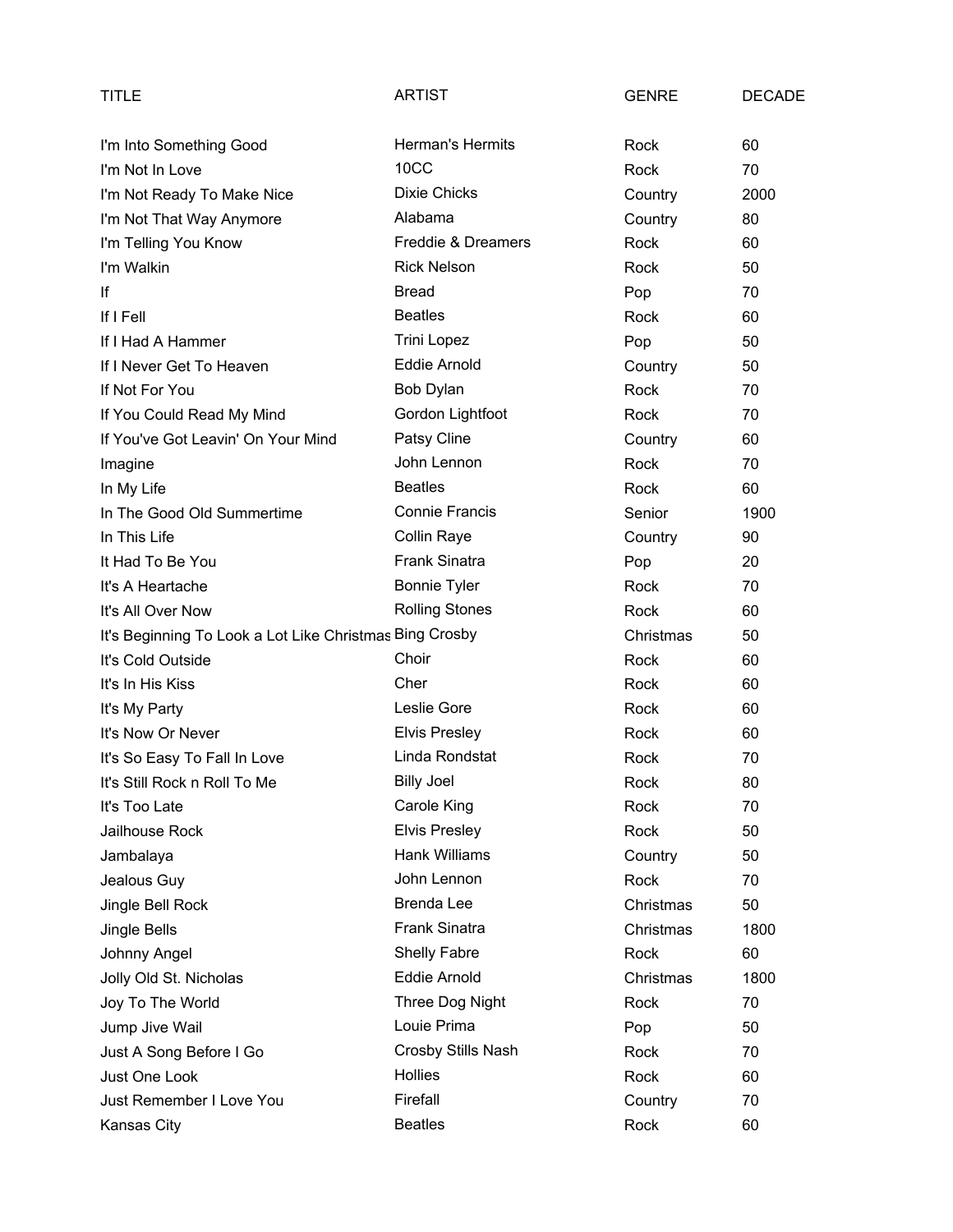| TITLE                             | <b>ARTIST</b>            | <b>GENRE</b> | <b>DECADE</b> |
|-----------------------------------|--------------------------|--------------|---------------|
| Keep On Rocking Me Baby           | <b>Steve Miller Band</b> | Rock         | 70            |
| Keep On Trying                    | Poco                     | Country      | 70            |
| Killing Me Softly                 | Roberta Flack            | Rock         | 70            |
| King Of The Road                  | Roger Miller             | Country      | 60            |
| Kodachrome                        | Paul Simon               | Rock         | 70            |
| Lady                              | Kenny Rogers             | Country      | 80            |
| Lady Of The Island                | Crosby Stills Nash       | Rock         | 60            |
| Landslide                         | Fleetwood Mac            | Rock         | 70            |
| Laugh Laugh                       | <b>Beau Brummels</b>     | Rock         | 60            |
| Laughter In The Rain              | Neil Sedaka              | Rock         | 70            |
| Lay Down Sally                    | Eric Clapton             | Rock         | 70            |
| Leader Of The Band                | Dan Fogelberg            | Rock         | 80            |
| Lean On Me                        | <b>Bill Withers</b>      | Rock         | 70            |
| Leaving On A Jet Plane            | John Denver              | Pop          | 60            |
| Let It Be                         | <b>Beatles</b>           | Rock         | 60            |
| Let It Be Me                      | <b>Everley Brothers</b>  | Rock         | 50            |
| Let It Snow                       | Perry Como               | Christmas    | 40            |
| Let Me Be There                   | Olivia Newton John       | Country      | 70            |
| Let Me Call You Sweetheart        | <b>Bing Crosby</b>       | Senior       | 1900          |
| Let There Be Peace On Earth       | Vince Gill               | Christmas    | 50            |
| Lights                            | Journey                  | Rock         | 70            |
| Listen To The Music               | Doobie Brothers          | Rock         | 70            |
| Little Drummer Boy                | Vince Gill               | Christmas    | 50            |
| <b>Little Rock</b>                | Collin Raye              | Country      | 90            |
| Little St. Nick                   | Beach Boys               | Christmas    | 60            |
| Little Toy Trains                 | Glenn Campbell           | Christmas    | 60            |
| Liza Jane                         | Vince Gill               | Country      | 80            |
| Locomotion                        | Little Eva               | Rock         | 60            |
| Lodi                              | Creedence                | Rock         | 60            |
| Lonely People                     | America                  | Rock         | 70            |
| Long Cool Woman                   | Hollies                  | Rock         | 70            |
| Long Lost Friend                  | <b>Restless Heart</b>    | Country      | 90            |
| Long Train Running                | Doobie Brothers          | Rock         | 70            |
| Look Through Any Window           | <b>Hollies</b>           | Rock         | 60            |
| Lookin Out My Back Door           | Creedence                | Rock         | 70            |
| Lost In The Fifties               | Ronnie Milsap            | Country      | 80            |
| Love                              | John Lennon              | Rock         | 70            |
| Love                              | John Lennon              | Pop          | 70            |
| Love                              | Nat King Cole            | Pop          | 60            |
| Love Grows Where My Rosemary Goes | Edison Lighthouse        | Rock         | 70            |
| Love Has No Pride                 | <b>Bonnie Raitt</b>      | Country      | 70            |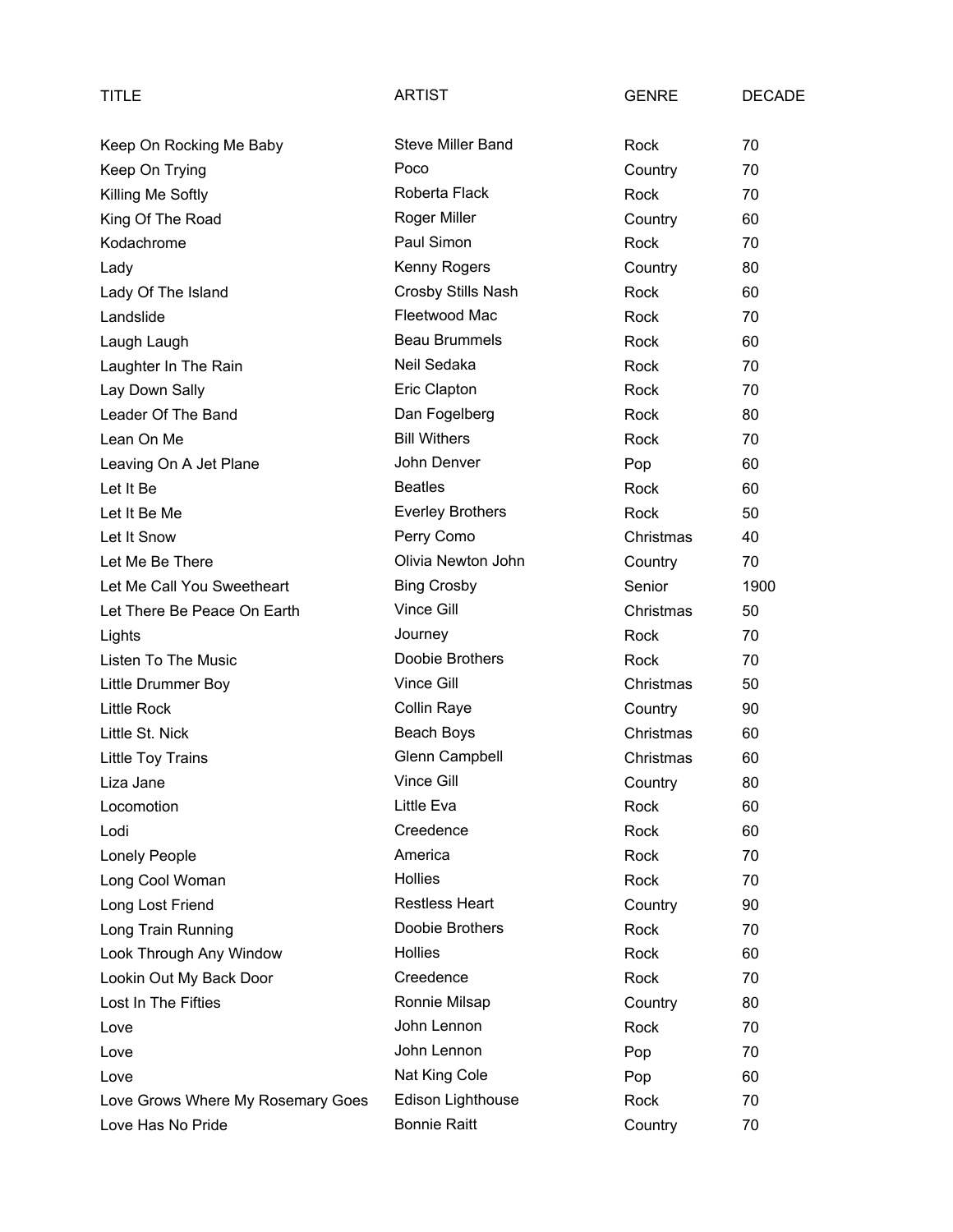| <b>TITLE</b>                | <b>ARTIST</b>            | <b>GENRE</b> | <b>DECADE</b> |
|-----------------------------|--------------------------|--------------|---------------|
| Love Letters                | <b>Elvis Presley</b>     | Lounge       | 60            |
| Love Me Tender              | <b>Elvis Presley</b>     | Lounge       | 50            |
| Love So Right               | <b>Bee Gees</b>          | Rock         | 70            |
| Love Song                   | Kenny Loggins            | Rock         | 70            |
| Love Takes Time             | Orleans                  | Rock         | 70            |
| Love The One You're With    | <b>Steven Stills</b>     | Rock         | 70            |
| Love Will Keep Us Alive     | Eagles                   | Rock         | 90            |
| Love, Me                    | <b>Collin Raye</b>       | Country      | 90            |
| Lover's Concerto            | Toys                     | Rock         | 60            |
| Lucille                     | Kenny Rogers             | Country      | 70            |
| Lucille                     | <b>Little Richard</b>    | Rock         | 50            |
| Luckenbach Texas            | <b>Willie Nelson</b>     | Country      | 70            |
| Lying Eyes                  | Eagles                   | Rock         | 70            |
| Lynda                       | <b>Steve Warnier</b>     | Country      | 80            |
| Ma, He's Making Eyes At Me  | Standard                 | Senior       | 20            |
| Make It Home                | Frank Marzano            | Rock         | 2010          |
| Make it With You            | <b>Bread</b>             | Rock         | 70            |
| Make Me Lose Control        | Eric Carmen              | Rock         | 80            |
| Margaritaville              | Jimmy Buffett            | Country      | 70            |
| Margie                      | Standard                 | Senior       | 20            |
| Marry Me                    | Train                    | Rock         | 2000          |
| Masquerade                  | George Benson            | Pop          | 70            |
| Matchbox                    | <b>Beatles</b>           | Rock         | 60            |
| Maybelline                  | <b>Chuck Berry</b>       | Rock         | 50            |
| Me & Julio                  | Paul Simon               | Rock         | 70            |
| Me And My Arrow             | Neilson                  | Rock         | 60            |
| Medicine Jar                | Wings                    | Rock         | 70            |
| Meet Me In Montana          | Dan Seals & Marie Osmond | Country      | 80            |
| Meet Me Under The Mistletoe | Randy Travis             | Christmas    | 80            |
| Mele Kalikimaka             | <b>Bing Crosby</b>       | Christmas    | 40            |
| Memphis                     | <b>Chuck Berry</b>       | Rock         | 50            |
| <b>Mercury Blues</b>        | Alan Jackson             | Country      | 80            |
| Merry Christmas Darling     | Carpenters               | Christmas    | 70            |
| Michelle                    | <b>Beatles</b>           | Rock         | 60            |
| <b>Midnight Blue</b>        | Melissa Manchester       | Rock         | 70            |
| <b>Mighty Quinn</b>         | Manfred Mann             | Rock         | 60            |
| Misty                       | Standard                 | Senior       | 60            |
| Mockingbird                 | Carly Simon/James Taylor | Rock         | 70            |
| Mony Mony                   | Tommy James              | Rock         | 60            |
| Morning Has Broken          | <b>Cat Stevens</b>       | Rock         | 70            |
| <b>Mountain Music</b>       | Alabama                  | Country      | 80            |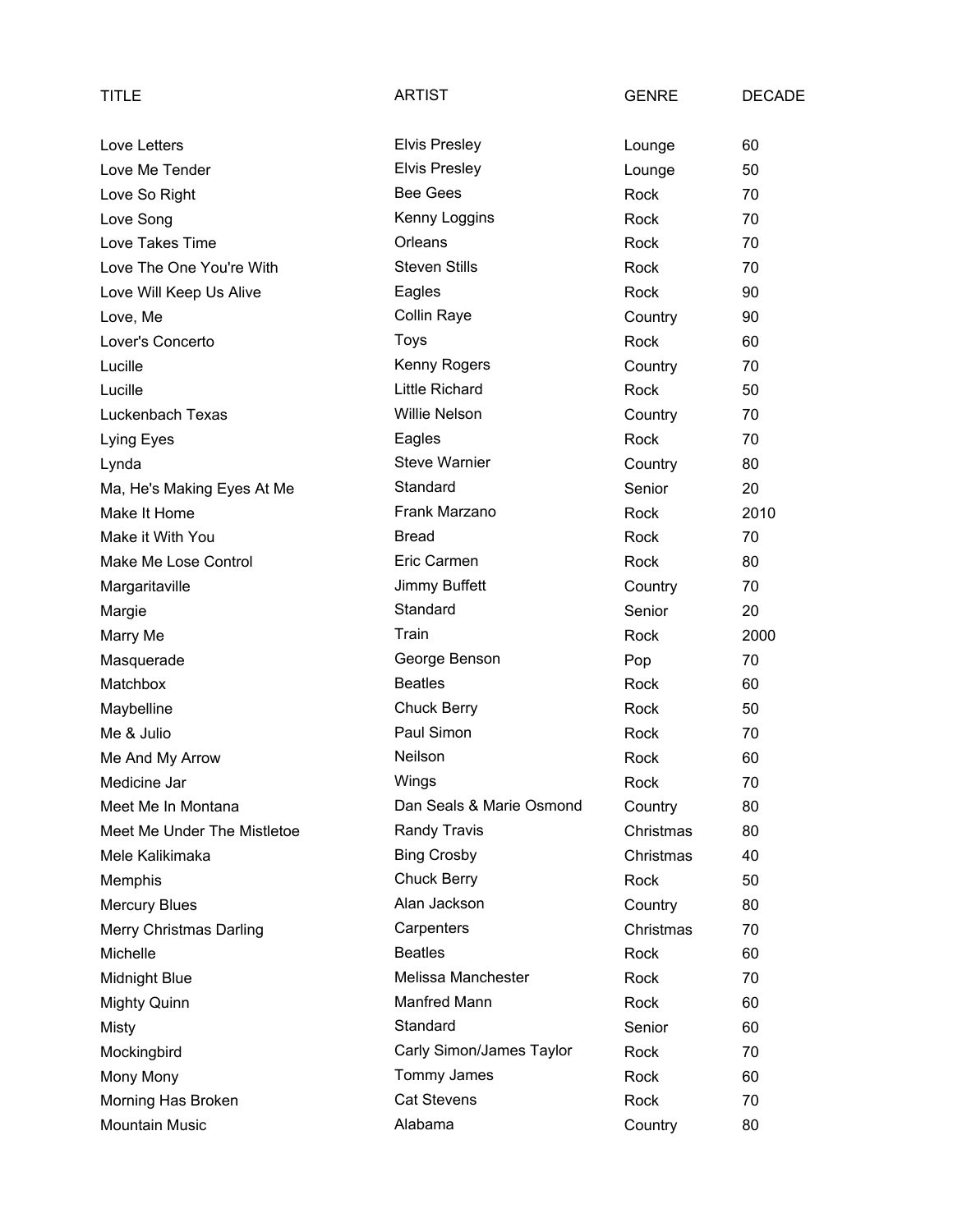| TITLE                             | <b>ARTIST</b>          | <b>GENRE</b> | <b>DECADE</b> |
|-----------------------------------|------------------------|--------------|---------------|
| Mountain Of Love                  | <b>Johnny Rivers</b>   | Rock         | 60            |
| Mr. Bojangles                     | Nitty Gritty Dirt Band | Rock         | 70            |
| Mr. Dieingly Sad                  | Critters               | Rock         | 60            |
| Mr. Sandman                       | <b>Andrews Sisters</b> | Pop          | 40            |
| Mr. Spaceman                      | <b>Byrds</b>           | Country      | 60            |
| Mrs. Robinson                     | Simon & Garfunkel      | <b>Rock</b>  | 60            |
| Mull Of Kintyre                   | Paul McCartney         | Rock         | 70            |
| <b>Muskrat Love</b>               | America                | Rock         | 70            |
| <b>Mustang Sally</b>              | <b>Wilson Pickett</b>  | Rock         | 60            |
| My Blue Heaven                    | <b>Frank Sinatra</b>   | Pop          | 20            |
| My Bonnie                         | Standard               | Senior       | 1800          |
| My Boy Lollipop                   | Millie Small           | Rock         | 50            |
| My Country Tis Of Thee            |                        | Patriotic    |               |
| My Girl                           | Temptations            | Rock         | 60            |
| My Guy                            | <b>Mary Wells</b>      | Rock         | 60            |
| My Love                           | Paul McCartney         | Rock         | 70            |
| My My Hey Hey                     | Neil Young             | Rock         | 70            |
| My Pledge Of Love                 | Joe Jeffery            | Rock         | 60            |
| My Romance                        | James Taylor           | Rock         | 30            |
| Natural High                      | Merle Haggard          | Country      | 80            |
| Nature's Way                      | Spirit                 | Rock         | 70            |
| Need You Now                      | Lady Antebellum        | Country      | 2000          |
| New Orleans                       | <b>Blues Brothers</b>  | Rock         | 90            |
| Nights In White Satin             | <b>Moody Blues</b>     | Rock         | 60            |
| Nights On Broadway                | <b>Bee Gees</b>        | Rock         | 70            |
| No Matter What                    | Badfinger              | Rock         | 70            |
| No Reply                          | <b>Beatles</b>         | Rock         | 60            |
| Nobody Knows                      | Raspberries            | Rock         | 70            |
| Nobody's Gonna Rain On Our Parade | Kathy Mattea           | Country      | 90            |
| Norwegian Wood                    | <b>Beatles</b>         | Rock         | 60            |
| Not Too Much To Ask               | Mary Chapin Carpenter  | Country      | 90            |
| Now & Forever                     | <b>Richard Marx</b>    | Rock         | 90            |
| Nowhere Man                       | <b>Beatles</b>         | Rock         | 60            |
| O Come All Ye Faithful            | Traditional            | Christmas    | 1700          |
| O Little Town Of Bethlehem        | Traditional            | Christmas    | 1800          |
| Obla Di Obla Da                   | <b>Beatles</b>         | Rock         | 60            |
| Octopus' Garden                   | <b>Beatles</b>         | Rock         | 60            |
| Ode To Billie Joe                 | <b>Bobbi Gentry</b>    | Country      | 60            |
| Oh Boy                            | <b>Buddy Holly</b>     | Rock         | 50            |
| Oh Darling                        | <b>Beatles</b>         | Rock         | 60            |
| Oh What A Night                   | Four Seasons           | Rock         | 70            |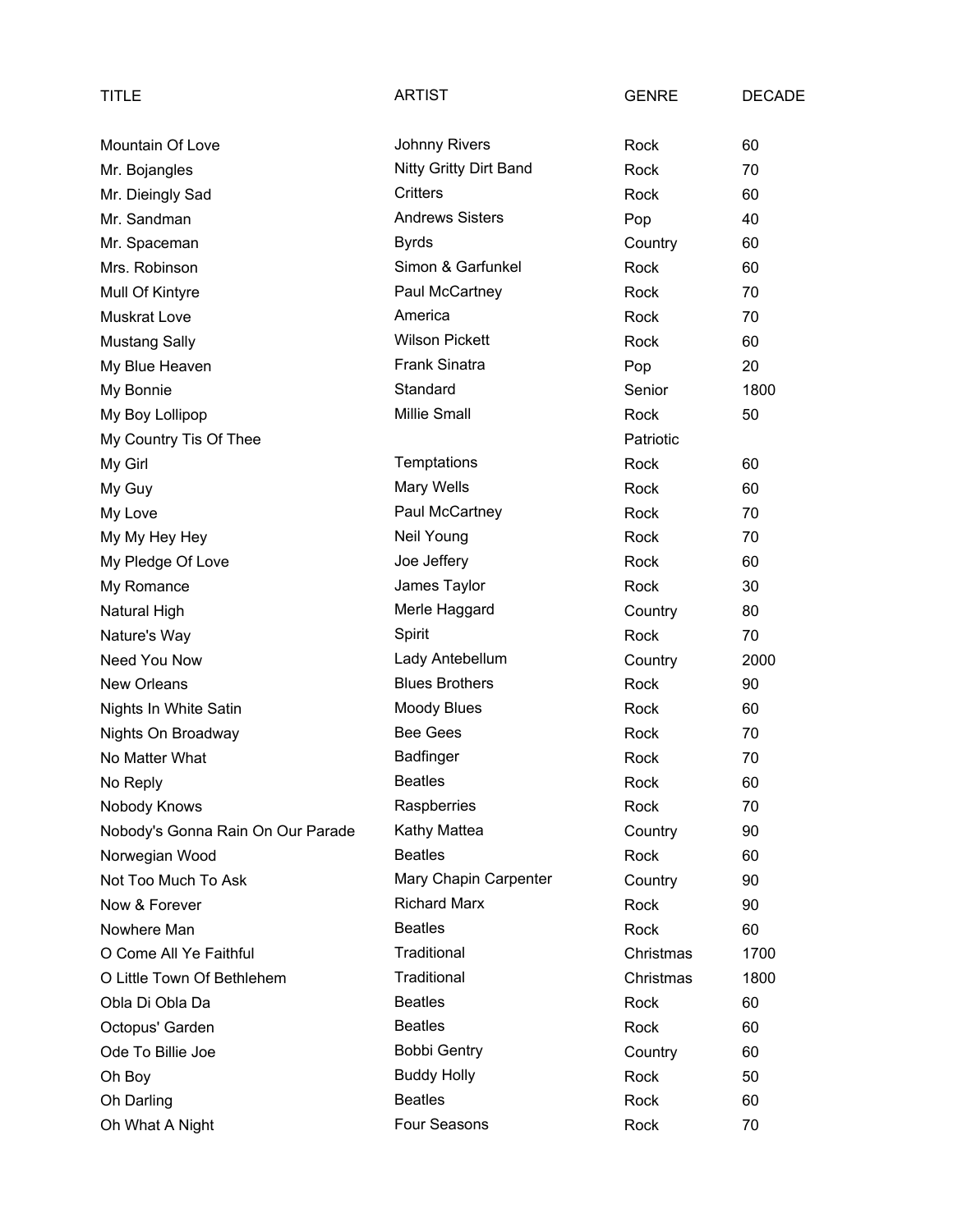| TITLE                           | <b>ARTIST</b>            | <b>GENRE</b> | <b>DECADE</b> |
|---------------------------------|--------------------------|--------------|---------------|
| Ohio                            | Crosby Stills Nash Young | Rock         | 70            |
| Old Flame                       | Alabama                  | Country      | 80            |
| Old Man                         | Neil Young               | Rock         | 70            |
| On Broadway                     | George Benson            | Pop          | 60            |
| On The Sunny Side Of The Street | Standard                 | Senior       | 30            |
| One After 909                   | <b>Beatles</b>           | Rock         | 60            |
| One Fine Day                    | Carole King              | Rock         | 60            |
| One Month Behind                | Jerry Funk               | Country      | 80            |
| One More Day                    | Diamond Rio              | Country      | 2000          |
| One More Last Chance            | Vince Gill               | Country      | 80            |
| Only One                        | James Taylor             | Rock         | 80            |
| Only You                        | <b>Platters</b>          | Pop          | 50            |
| Open Arms                       | Journey                  | Rock         | 80            |
| Operator                        | Jim Croce                | Rock         | 70            |
| Our House                       | Crosby Stills Nash Young | Rock         | 70            |
| P.S. I Love You                 | <b>Beatles</b>           | Rock         | 60            |
| Paint It Black                  | <b>Rolling Stones</b>    | Rock         | 60            |
| Paper Roses                     | Marie Osmond             | Country      | 70            |
| <b>Passionate Kisses</b>        | Mary Chapin Carpenter    | Rock         | 90            |
| Peaceful Easy Feeling           | Eagles                   | Rock         | 70            |
| Peg O My Heart                  |                          | Pop          | 1900          |
| Percy The Puny Poinsettia       | Elmo & Patsy             | Christmas    | 70            |
| Perfect                         | Ed Sheeran               | Pop          | 2010          |
| Perfect Love                    | Trisha Yearwood          | Country      | 90            |
| Pieces Of Paper                 | Sam Hyman                | Rock         | 2000          |
| Pink Cadillac                   | <b>Bruce Springsteen</b> | Rock         | 80            |
| Please Come Home For Christmas  | Eagles                   | Christmas    | 70            |
| Please Mr. Postman              | <b>Beatles</b>           | Rock         | 60            |
| Please Please Me                | <b>Beatles</b>           | Rock         | 60            |
| Poor Pitiful Me                 | Linda Rondstat           | Rock         | 70            |
| Poor Side Of Town               | <b>Johnny Rivers</b>     | Rock         | 60            |
| <b>Pretty Paper</b>             | Willie Nelson            | Christmas    | 60            |
| Pretty Woman                    | Roy Orbison              | Rock         | 60            |
| Puff The Magic Dragon           | Peter Paul Mary          | Folk         | 60            |
| Purple Rain                     | Prince                   | Rock         | 80            |
| Put a Little Love In Your Heart | Jackie DeShannon         | Rock         | 60            |
| Rainbow Connection              | Kermit Thee Frog         | Pop          | 70            |
| Rainbows All Over Your Blues    | John Sebastian           | Country      | 70            |
| Rainy Days & Mondays            | Carpenters               | Rock         | 70            |
| Ramblin Rose                    | Nat King Cole            | Pop          | 60            |
| Rapid Roy                       | Jim Croce                | Rock         | 70            |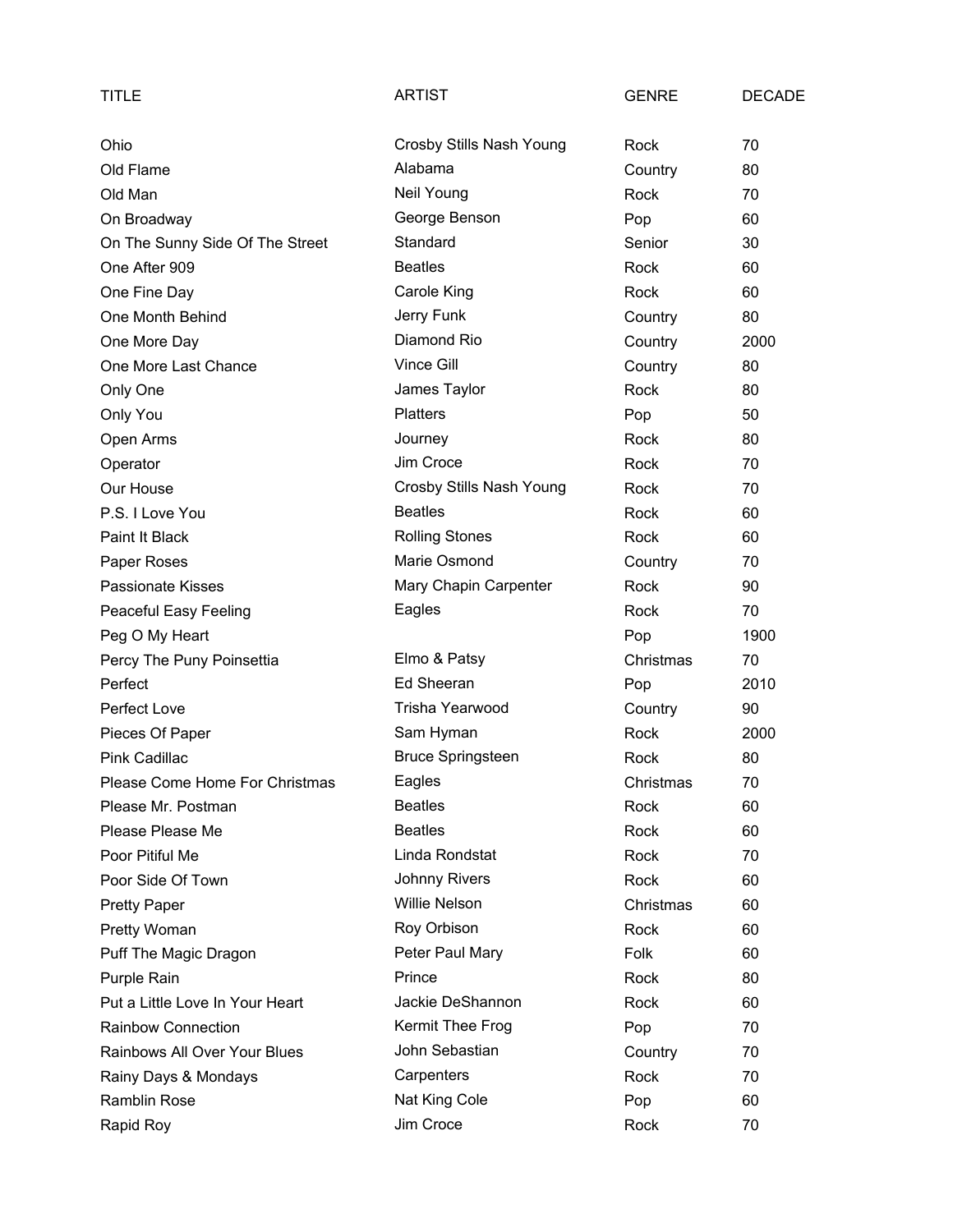| TITLE                            | <b>ARTIST</b>          | <b>GENRE</b> | <b>DECADE</b> |
|----------------------------------|------------------------|--------------|---------------|
| <b>Red Rubber Ball</b>           | Cyrkle                 | Rock         | 60            |
| <b>Return To Sender</b>          | <b>Elvis Presley</b>   | Rock         | 60            |
| Revolution                       | <b>Beatles</b>         | Rock         | 60            |
| Rhythm Of The Falling Rain       | Dan Fogleberg          | Rock         | 60            |
| Rock & Roll Heaven               | <b>Righteous Bros</b>  | Rock         | 70            |
| Rocket Man                       | Elton John             | Rock         | 70            |
| Rockin Around The Christmas Tree | <b>Brenda Lee</b>      | Christmas    | 50            |
| Rockin Pneumonia                 | <b>Johnny Rivers</b>   | Rock         | 70            |
| Rocky Racoon                     | <b>Beatles</b>         | Rock         | 60            |
| Rolling In My Sweet Babys Arms   | Nitty Gritty Dirt Band | Country      | 70            |
| Roses Are Red                    | <b>Bobby Vinton</b>    | Pop          | 60            |
| Route 66                         | Nat King Cole          | <b>Blues</b> | 40            |
| Rudolph The Red Nosed Reindeer   | Gene Autry             | Christmas    | 30            |
| <b>Run Around Sue</b>            | <b>Dion</b>            | Rock         | 60            |
| Run To Me                        | <b>Bee Gees</b>        | Rock         | 70            |
| Same Auld Lang Syne              | Dan Fogleberg          | Rock         | 80            |
| San Antone                       | Patsy Cline            | Country      | 60            |
| San Antonio Stroll               | Tanya Tucker           | Country      | 70            |
| Santa Baby                       | Eartha Kitt            | Christmas    | 50            |
| Santa Claus Is Coming To Town    | <b>Bing Crosby</b>     | Christmas    | 30            |
| Sara Smile                       | Hall & Oates           | Rock         | 70            |
| <b>Satin Sheets</b>              | <b>Tammy Wynette</b>   | Country      | 70            |
| Satisfaction                     | <b>Rolling Stones</b>  | Rock         | 60            |
| Save The Last Dance For Me       | <b>Drifters</b>        | Rock         | 60            |
| Save Your Heart For Me           | Gary Lewis/Playboys    | Rock         | 60            |
| Say Something                    | <b>Great Big World</b> | Rock         | 2010          |
| <b>Scarlet Fever</b>             | Kenny Rogers           | Country      | 80            |
| Secret Agent Man                 | <b>Johnny Rivers</b>   | Rock         | 60            |
| Sentimental Journey              | Frank Sinatra          | Pop          | 40            |
| Sentimental Old You              | Charly McLain          | Country      | 90            |
| Seven Bridges Road               | Eagles                 | Rock         | 80            |
| Seven Lonely Days                | Patsy Cline            | Country      | 50            |
| Shake Me I Rattle                | Lorrie Morgan          | Christmas    | 60            |
| Shambala                         | Three Dog Night        | Rock         | 70            |
| She Believes In Me               | Kenny Rogers           | Country      | 70            |
| She Thinks I Still Care          | George Jones           | Country      | 60            |
| She Will Be Loved                | Maroon 5               | Rock         | 2000          |
| She's A Woman                    | <b>Beatles</b>         | Rock         | 60            |
| She's Always A Woman To Me       | <b>Billy Joel</b>      | Rock         | 70            |
| She's Got A Way                  | <b>Billy Joel</b>      | Rock         | 70            |
| She's Got You                    | Patsy Cline            | Country      | 60            |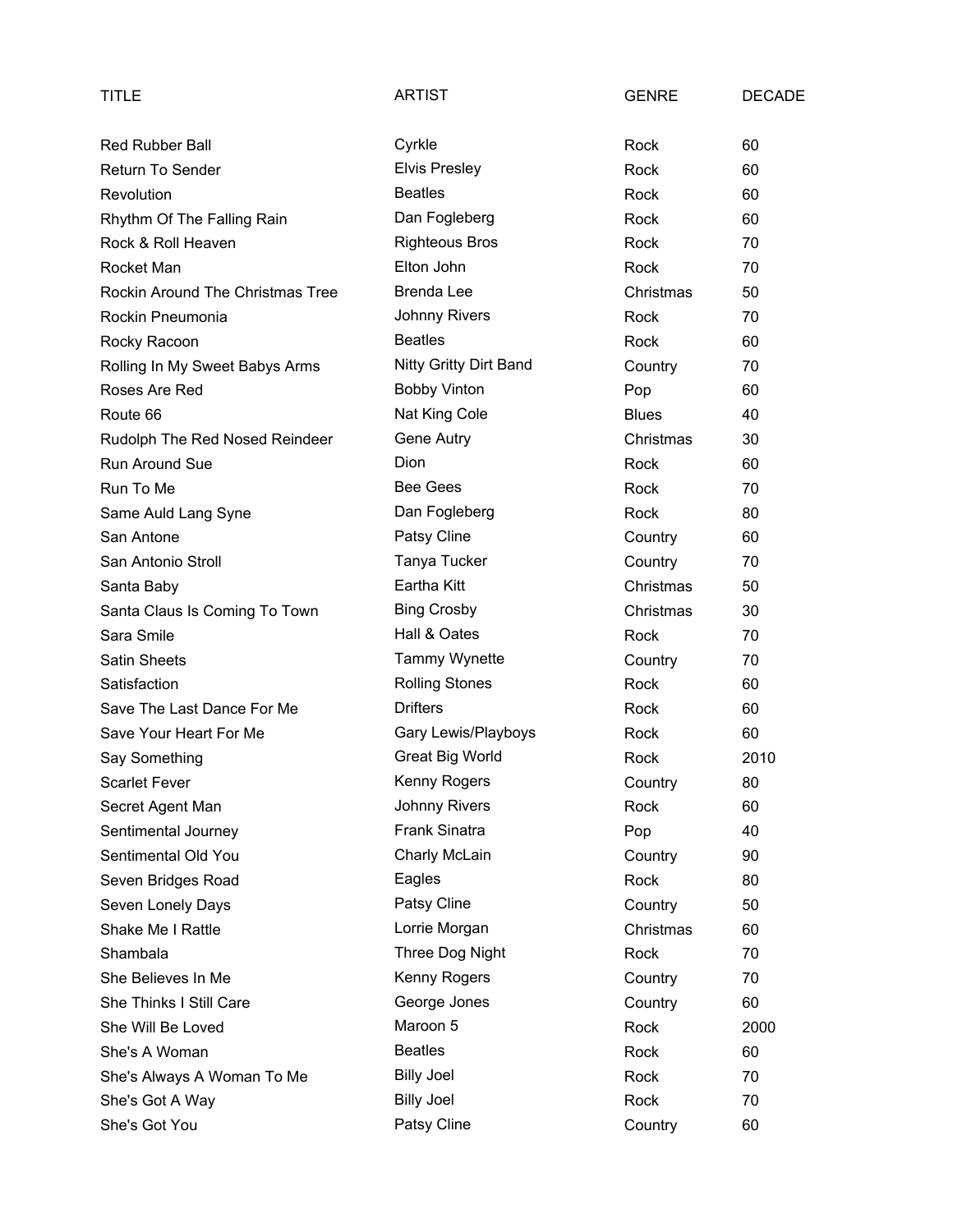| <b>TITLE</b>                       | <b>ARTIST</b>            | <b>GENRE</b> | <b>DECADE</b> |
|------------------------------------|--------------------------|--------------|---------------|
| She's In Love With The Boy         | Trisha Yearwood          | Country      | 90            |
| She's Just My Style                | Gary Lewis/Playboys      | Pop          | 60            |
| She's Not There                    | Zombies                  | Rock         | 60            |
| She's Single Again                 | Reba McIntire            | Country      | 90            |
| Should I Wait                      | Raspberries              | Rock         | 70            |
| Show Me The Way                    | Peter Frampton           | Rock         | 70            |
| Shower The People                  | James Taylor             | Rock         | 70            |
| Side By Side                       | Standard                 | Senior       | 20            |
| <b>Signed Sealed Delivered</b>     | Stevie Wonder            | Rock         | 70            |
| <b>Silent Night</b>                | Traditional              | Christmas    | 1800          |
| <b>Silver Bells</b>                | <b>Bing Crosby</b>       | Christmas    | 50            |
| Silver Threads & Golden Needles    | Linda Rondstat           | Rock         | 70            |
| Singing The Blues                  | <b>Marty Robbins</b>     | Country      | 50            |
| <b>Sixteen Tons</b>                | Ernie Ford               | Pop          | 50            |
| Sleigh Ride                        | Amy Grant                | Christmas    | 50            |
| Slow Dancing                       | <b>Johnny Rivers</b>     | Pop          | 70            |
| Slow Down                          | <b>Beatles</b>           | Rock         | 60            |
| Small Town Saturday Night          | Hal Ketchum              | Country      | 90            |
| Smile A Little Smile For Me        | <b>Flying Machine</b>    | Rock         | 60            |
| So Hard To Say Goodbye To A Friend | Jerry Funk               | Pop          | 80            |
| Solitary Man                       | Neil Diamond             | Pop          | 60            |
| Some Days Are Diamonds             | John Denver              | Country      | 70            |
| Some Kind Of Wonderful             | <b>Grand Funk</b>        | Rock         | 70            |
| Somebody's Baby                    | Jackson Brown            | <b>Rock</b>  | 80            |
| Somebody's Done Somebody Wrong     | B.J. Thomas              | Senior       | 70            |
| Someday Someway                    | <b>Marshall Crenshaw</b> | Rock         | 80            |
| Something                          | <b>Beatles</b>           | Rock         | 60            |
| Somewhere Over The Rainbow         | <b>Judy Garland</b>      | Pop          | 30            |
| Sounds Of Silence                  | Simon & Garfunkel        | Rock         | 60            |
| Southern Streamline                | John Fogerty             | Country      | 90            |
| Spiders & Snakes                   | Jim Stafford             | Country      | 70            |
| Spooky                             | Classics IV              | Rock         | 60            |
| Stand By Me                        | Ben E. King              | Pop          | 60            |
| <b>Stardust</b>                    | Willie Nelson            | Pop          | 20            |
| Still The One                      | Orleans                  | Rock         | 70            |
| Still The One                      | Shania Twain             | Country      | 90            |
| <b>Strawberry Wine</b>             | Deana Carter             | Country      | 90            |
| StrawberryFields                   | <b>Beatles</b>           | <b>Rock</b>  | 60            |
| Stuck In The Middle With You       | <b>Stealers Wheel</b>    | <b>Rock</b>  | 70            |
| Suds In The Bucket                 | Sara Evans               | Country      | 2000          |
| <b>Summer Breeze</b>               | Seals and Crofts         | Rock         | 70            |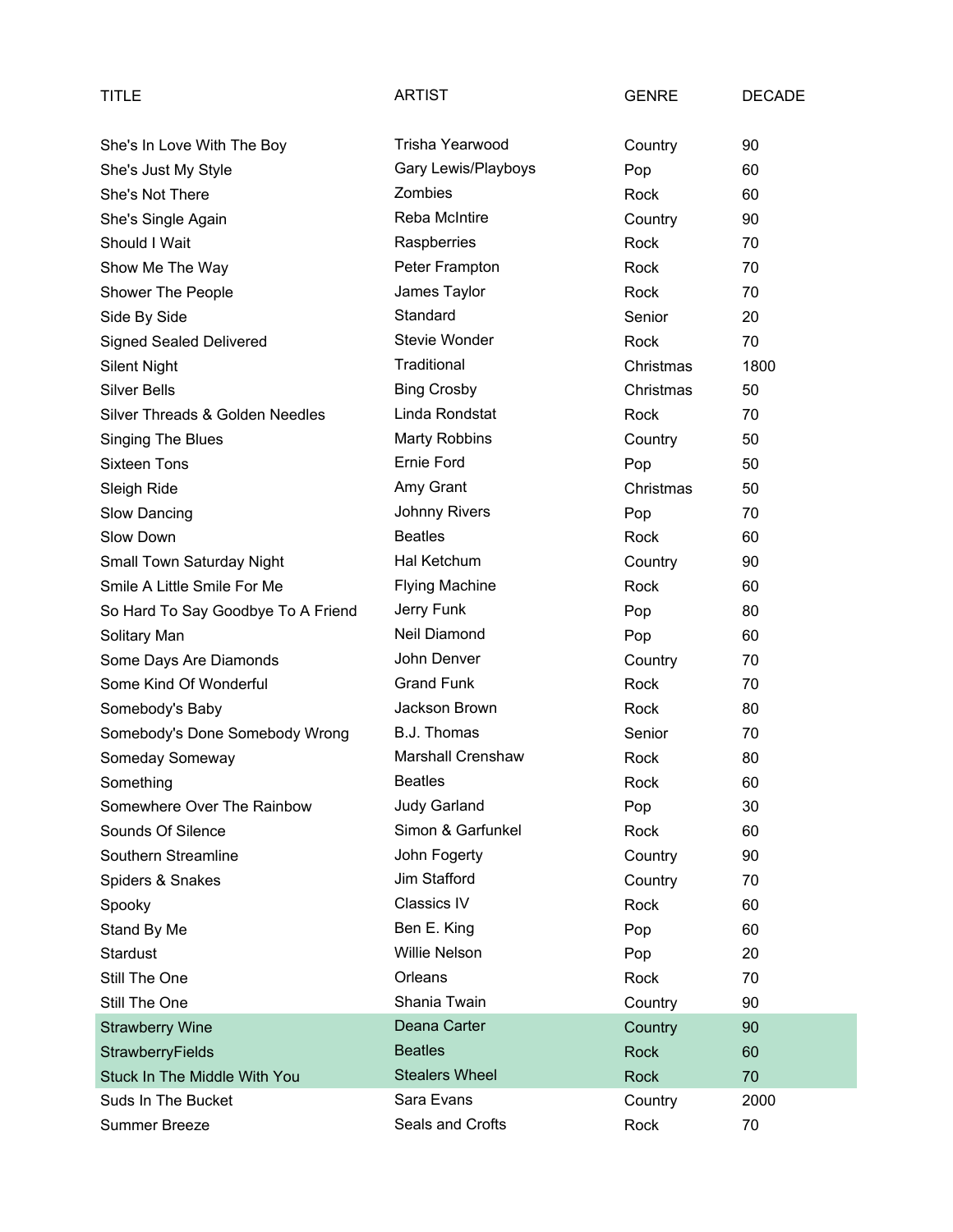| TITLE                               | <b>ARTIST</b>         | <b>GENRE</b> | <b>DECADE</b> |
|-------------------------------------|-----------------------|--------------|---------------|
| Summer Rain                         | <b>Johnny Rivers</b>  | Pop          | 60            |
| Sundown                             | Gordon Lightfoot      | Rock         | 70            |
| Sunshine                            | Jonathan Edwards      | Rock         | 70            |
| Sunshine On My Shoulders            | John Denver           | Pop          | 70            |
| Superstar                           | Carpenters            | Rock         | 70            |
| <b>Surfing USA</b>                  | Beach Boys            | Rock         | 60            |
| Sweet Baby James                    | James Taylor          | Rock         | 70            |
| <b>Sweet Caroline</b>               | Neil Diamond          | Rock         | 60            |
| <b>Sweet Dreams</b>                 | Patsy Cline           | Country      | 60            |
| Sweet Home Alabama                  | Lynard Skynard        | Rock         | 70            |
| Take Good Care Of My Baby           | <b>Bobby Vee</b>      | Rock         | 60            |
| Take It Easy                        | Eagles                | Rock         | 70            |
| Take It To The Limit                | Eagles                | Rock         | 70            |
| Take Me As I Am                     | Faith Hill            | Country      | 90            |
| <b>Taking Care Of Business</b>      | <b>BTO</b>            | <b>Rock</b>  | 70            |
| Talking In Your Sleep               | Romantics             | Rock         | 80            |
| Tears In Heaven                     | Eric Clapton          | Rock         | 90            |
| Tell Me Why                         | Wynonna               | Country      | 90            |
| <b>Temptation Eyes</b>              | Grassroots            | Rock         | 70            |
| <b>Tender Tennessee Christmas</b>   | Amy Grant             | Christmas    | 80            |
| <b>Tequila Sunrise</b>              | Eagles                | Rock         | 70            |
| Texas When I Die                    | Tanya Tucker          | Country      | 70            |
| That Rock Won't Roll                | <b>Restless Heart</b> | Country      | 80            |
| That'll Be The Day                  | Linda Rondstat        | Rock         | 50            |
| That's Alright Mama                 | <b>Elvis Presley</b>  | Rock         | 50            |
| That's Rock & Roll                  | Eric Carmen           | Rock         | 70            |
| That's The Way Love Goes            | Merle Haggard         | Country      | 80            |
| The Authority Song                  | John Mellancamp       | Rock         | 80            |
| The Boxer                           | Simon & Garfunkel     | Rock         | 70            |
| The Bug                             | Mary Chapin Carpenter | Country      | 90            |
| The Chair                           | George Strait         | Country      | 80            |
| The Christmas Song                  | Nat King Cole         | Christmas    | 40            |
| The Dance                           | <b>Garth Brooks</b>   | Country      | 90            |
| The End Of The World                | <b>Skeeter Davis</b>  | Rock         | 60            |
| The Family Tree                     | Venice                | Rock         | 90            |
| The First Noel                      | Traditional           | Christmas    | 1878          |
| The Greatest Gift Of All            | Lee Greenwood         | Christmas    | 80            |
| The Hard Way                        | Mary Chapin Carpenter | Country      | 90            |
| The Letter                          | <b>Boxtops</b>        | Rock         | 60            |
| The Monster Mash                    | <b>Bobby Boris</b>    | Rock         | 60            |
| The Night They Drove Old Dixie Down | Joan Baez             | Pop          | 60            |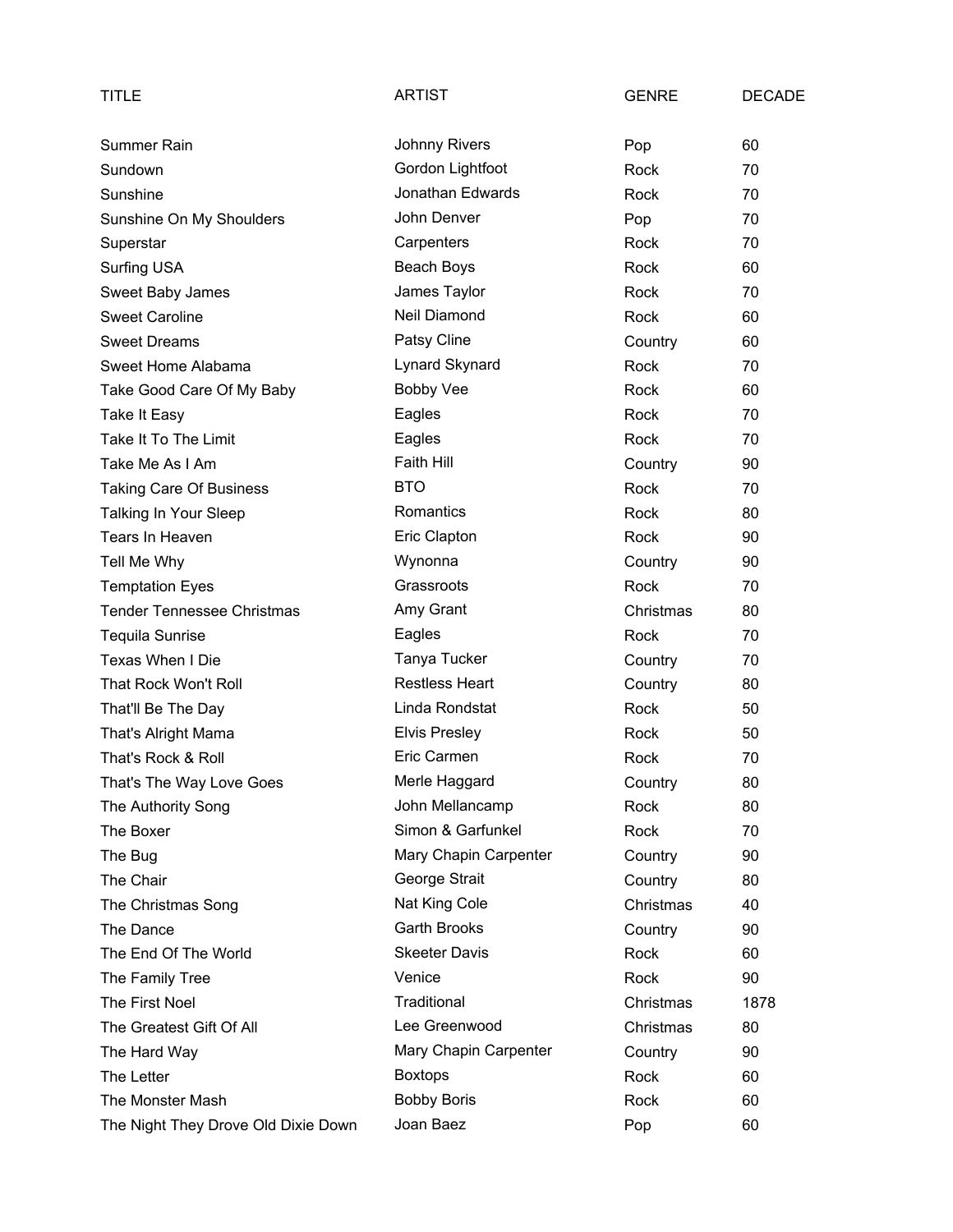| TITLE                                                | <b>ARTIST</b>          | <b>GENRE</b> | <b>DECADE</b> |
|------------------------------------------------------|------------------------|--------------|---------------|
| The Reason Why                                       | Vince Gill             | Country      | 2000          |
| The Restroom Door Said Gentlemen                     | <b>Bob Rivers</b>      | Christmas    | 80            |
| The Rose                                             | <b>Bette Midler</b>    | Pop          | 70            |
| The Teddy Bear Song                                  | Barbara Fairchild      | Country      | 70            |
| The Twist                                            | Chubby Checker         | Rock         | 60            |
| The Way                                              | Fastball               | <b>Rock</b>  | 90            |
| The Woman Before Me                                  | <b>Trisha Yearwood</b> | Country      | 90            |
| There's A Kind Of Hush                               | Herman's Hermits       | Rock         | 60            |
| There's A Tear In My Beer                            | Hank Williams          | Country      | 60            |
| There's No Place Like Home For The Holid Bing Crosby |                        | Christmas    | 50            |
| These Boots Are Made For Walkin                      | Nancy Sinatra          | Rock         | 60            |
| Things We Said Today                                 | <b>Beatles</b>         | <b>Rock</b>  | 60            |
| Thinking Bout You                                    | Trisha Yearwood        | Country      | 90            |
| Thinking Out Loud                                    | Ed Sheeran             | Pop          | 2010          |
| <b>Third Rate Romance</b>                            | Amazing Rhythm Aces    | Rock         | 70            |
| This Boy                                             | <b>Beatles</b>         | Rock         | 60            |
| This Guy's In Love                                   | <b>Herb Alpert</b>     | Pop          | 60            |
| This Land Is Your Land                               | Pete Seegar            | Patriotic    | 40            |
| This Night Won't Last Forever                        | Michael Johnson        | Rock         | 70            |
| This Time Of Year                                    | Michael Johnson        | Christmas    | 80            |
| <b>Ticket To Ride</b>                                | <b>Beatles</b>         | Rock         | 60            |
| Tie A Yellow Ribbon                                  | Tony Orlando           | Pop          | 70            |
| Till There Was You                                   | <b>Beatles</b>         | Rock         | 60            |
| Timber I'm Falling In Love                           | <b>Patty Loveless</b>  | Country      | 80            |
| To Love Somebody                                     | <b>Bee Gees</b>        | Rock         | 60            |
| <b>Together Again</b>                                | <b>Buck Owens</b>      | Country      | 60            |
| Tonight We Just Might Fall In Love Again             | Hal Ketchum            | Country      | $90\,$        |
| Top Of The World                                     | Carpenters             | Rock         | 70            |
| <b>Tore Down</b>                                     | Eric Clapton           | <b>Blues</b> | 90            |
| Toyland                                              | Doris Day              | Christmas    | 1900          |
| Trashy Women                                         | Confederate Railroad   | Country      | 90            |
| <b>Traveling Man</b>                                 | <b>Rick Nelson</b>     | Rock         | 60            |
| True Love Ways                                       | <b>Buddy Holly</b>     | Rock         | 60            |
| Turn The Page                                        | <b>Bob Seger</b>       | Rock         | 70            |
| <b>Tutti Frutti</b>                                  | <b>Little Richard</b>  | Rock         | 50            |
| Twist & Shout                                        | <b>Beatles</b>         | Rock         | 60            |
| <b>Two Dozen Roses</b>                               | Shenandoah             | Country      | 90            |
| U.S. Air Force Blues                                 |                        | Patriotic    | 50            |
| <b>Unchained Melody</b>                              | <b>Righteous Bros</b>  | Rock         | 60            |
| <b>Under The Boardwalk</b>                           | <b>Drifters</b>        | Rock         | 60            |
| Up On A Housetop                                     | Gene Autry             | Christmas    | 50            |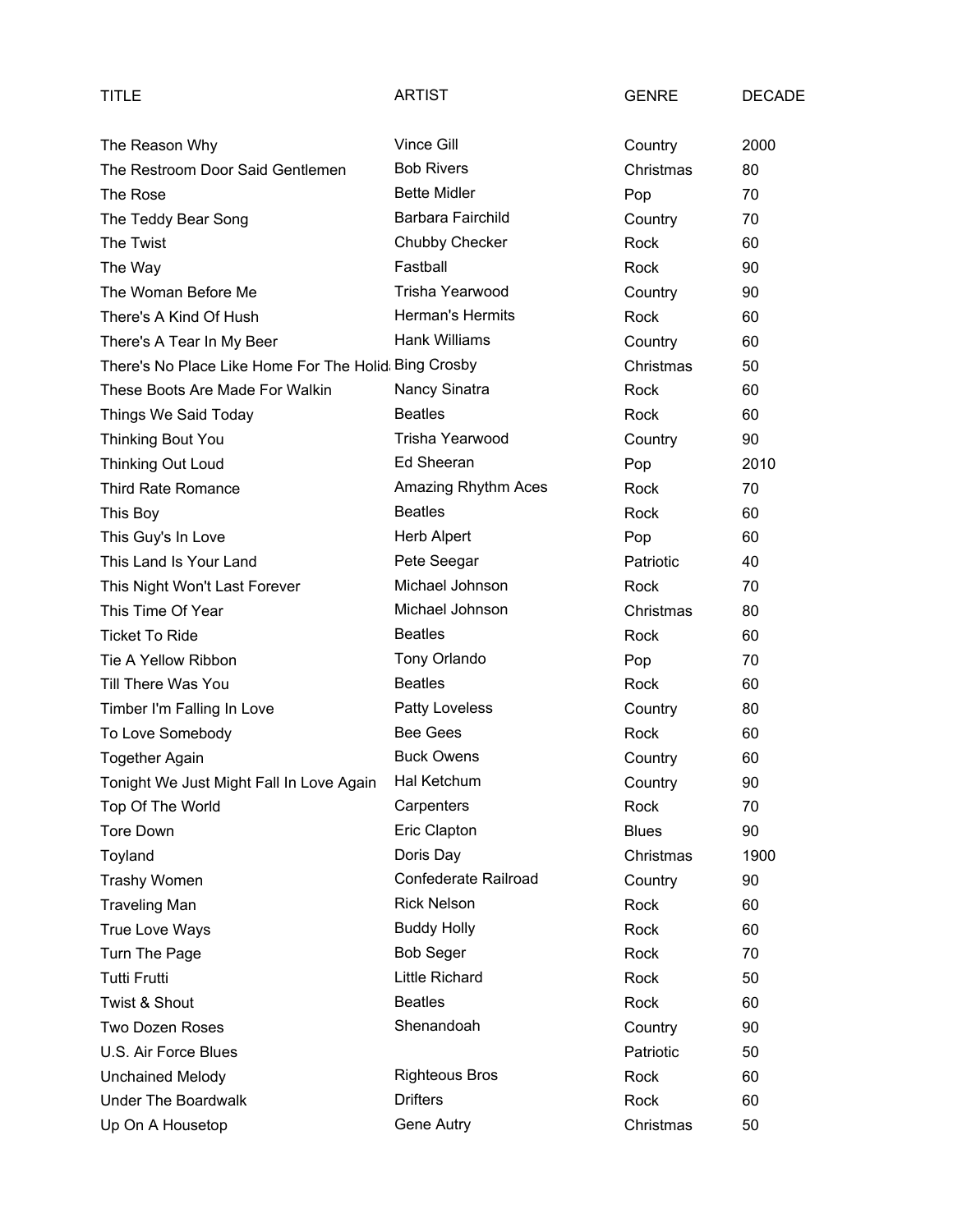| TITLE                              | <b>ARTIST</b>                 | <b>GENRE</b> | <b>DECADE</b> |
|------------------------------------|-------------------------------|--------------|---------------|
| Up On A Roof                       | James Taylor                  | Rock         | 70            |
| Venus                              | <b>Shocking Blue</b>          | Rock         | 70            |
| Wabash Cannonball                  | <b>Willie Nelson</b>          | Country      | 60            |
| Wagon Wheel                        | Darius Rucker                 | Country      | 2010          |
| Wait A Minute                      | Notorius Cherry Bombs         | Country      | 2000          |
| <b>Walk Away Renee</b>             | Left Banke                    | <b>Rock</b>  | 60            |
| Walk Right In                      | Rooftop Singers               | Pop          | 60            |
| <b>Walking After Midnight</b>      | Patsy Cline                   | Country      | 50            |
| Walking Away A Winner              | Kathy Mattea                  | Country      | 90            |
| Walking My Baby Back Home          | Johnny Ray                    | Pop          | 50            |
| <b>Walking The Dog</b>             | <b>Rufus Thomas</b>           | Rock         | 60            |
| Walking The Floor Over You         | <b>Ernest Tubbs</b>           | Country      | 40            |
| We Can Work It Out                 | <b>Beatles</b>                | Rock         | 60            |
| We Wish You A Merry Christmas      | Traditional                   | Christmas    | 1800          |
| We'll Sing In The Sunshine         | <b>Gale Garnett</b>           | Rock         | 60            |
| We're All Alone                    | Rita Cooledge                 | Rock         | 70            |
| We've Only Just Begun              | Carpenters                    | Rock         | 70            |
| What A Wonderful World It Would Be | Sam Cooke                     | Rock         | 60            |
| What Am I Doing Hanging Round      | <b>Monkees</b>                | Rock         | 60            |
| What I Like About You              | Romantics                     | Rock         | 80            |
| What The World Needs Now           | Jackie DeShannon              | Rock         | 60            |
| What's New With You                | Con Hunley                    | Country      | 80            |
| When I Get Over You                | Venice                        | Rock         | 90            |
| When I'm Gone                      | Jerry Funk/Steve Miller       | Country      | 80            |
| When I'm Sixty Four                | <b>Beatles</b>                | Rock         | 60            |
| When The Caissons Go Rolling Along |                               | Patriotic    | 20            |
| When Will I Be Loved               | Linda Rondstat                | Rock         | 70            |
| When You Say Nothing At All        | <b>Allison Kraus</b>          | Country      | 90            |
| Whenever You Come Around           | Vince Gill                    | Country      | 90            |
| Where've You Been                  | Kathy Mattea                  | Country      | 90            |
| While My Guitar Gently Weeps       | <b>Beatles</b>                | Rock         | 60            |
| Whispering                         | Standard                      | Senior       | 20            |
| <b>White Christmas</b>             | <b>Bing Crosby</b>            | Christmas    | 50            |
| Who's Sorry Now                    | <b>Eddie Arnold</b>           | Country      | 50            |
| Wichita Lineman                    | Glenn Campbell                | Country      | 60            |
| <b>Wild Fire</b>                   | <b>Michael Martin Murphey</b> | Rock         | 70            |
| <b>Wild Nights</b>                 | Van Morrison                  | Rock         | 90            |
| Wild Thing                         | Troggs                        | Rock         | 60            |
| Wild World                         | <b>Cat Stevens</b>            | Rock         | 70            |
| Will You Still Love Me Tomorrow    | Carole King                   | Rock         | 60            |
| Wind Beneath My Wings              | Gary Morris                   | Country      | 80            |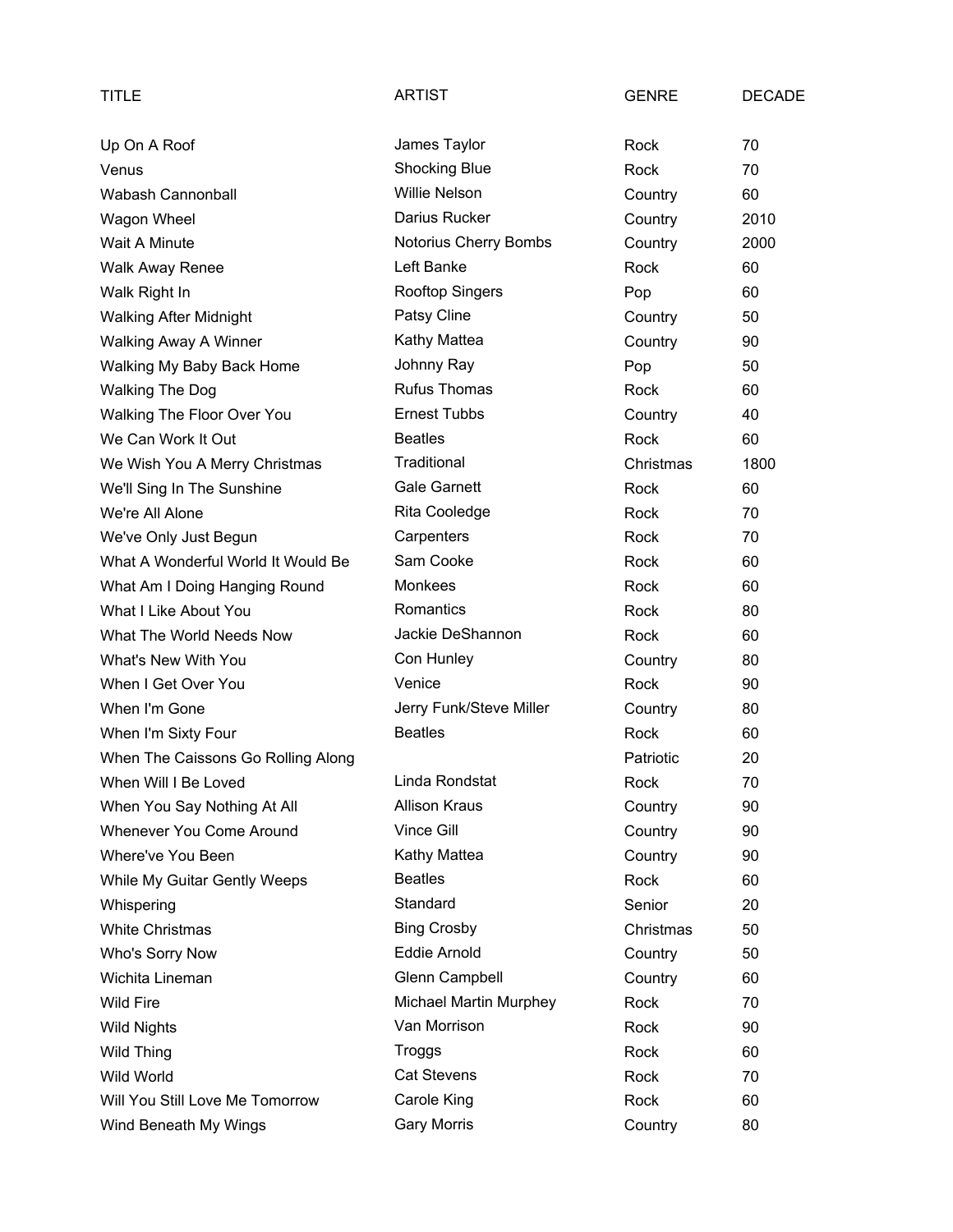| TITLE                             | <b>ARTIST</b>            | <b>GENRE</b> | <b>DECADE</b> |
|-----------------------------------|--------------------------|--------------|---------------|
| Winter Wonderland                 | <b>Bing Crosby</b>       | Christmas    | 30            |
| Wishing & Hoping                  | Dusty Springfield        | Rock         | 60            |
| Wishing You Were Here             | Chicago                  | <b>Rock</b>  | 70            |
| With A Litte Help From My Friends | <b>Beatles</b>           | Rock         | 60            |
| With You In My Life               | Raspberries              | Rock         | 70            |
| <b>Without You</b>                | Nielson                  | Rock         | 70            |
| Woman                             | John Lennon              | Rock         | 80            |
| Won't Back Down                   | Tom Petty                | Rock         | 80            |
| Won't Go Home Without You         | Maroon 5                 | Rock         | 2000          |
| <b>Wonderful Tonight</b>          | Eric Clapton             | Rock         | 70            |
| Wonderful World                   | Louie Armstrong          | Pop          | 60            |
| Words                             | <b>Bee Gees</b>          | Rock         | 60            |
| Working At The Car Wash Blues     | Jim Croce                | <b>Rock</b>  | 70            |
| <b>Working Class Hero</b>         | John Lennon              | Rock         | 70            |
| <b>Working For A Living</b>       | Huey Lewis & The News    | Rock         | 80            |
| Working My Way Back To You        | <b>Four Seasons</b>      | Rock         | 60            |
| World Without Love                | Peter & Gordon           | Rock         | 60            |
| Yankee Doodle Dandy               |                          | Patriotic    | 1900          |
| <b>Yellow Submarine</b>           | <b>Beatles</b>           | Rock         | 60            |
| Yesterday                         | <b>Beatles</b>           | Rock         | 60            |
| <b>Yesterday Once More</b>        | Carpenters               | Rock         | 70            |
| You Are My Sunshine               | Johnny Cash              | Country      | 30            |
| You Are The Woman                 | Firefall                 | Rock         | 70            |
| You Can Close Your Eyes           | James Taylor             | Rock         | 70            |
| You Can Do Magic                  | America                  | Rock         | 80            |
| You Can't Do That                 | <b>Beatles</b>           | Rock         | 60            |
| You Can't Hurry Love              | <b>Dixie Chicks</b>      | Rock         | 90            |
| You Can't Make Old Friends        | Kenny Rogers             | Country      | 2010          |
| You Don't Have To Say You Love Me | <b>Dusty Springfield</b> | Pop          | 60            |
| You Don't Know Me                 | Ray Charles              | Country      | 60            |
| You Look So Good In Love          | George Strait            | Country      | 80            |
| You May Be Right                  | <b>Billy Joel</b>        | Rock         | 80            |
| You Really Got A Hold On Me       | <b>Beatles</b>           | Rock         | 60            |
| You Tell Me How This Song Ends    | <b>Andrew Gold</b>       | Rock         | 90            |
| You're No Good                    | Linda Rondstat           | Rock         | 70            |
| You're Sixteen                    | Ringo Starr              | Pop          | 60            |
| You're So Vain                    | CarlySimon               | Rock         | 70            |
| You're Something Special To Me    | George Strait            | Country      | 80            |
| You're The One                    | Vogues                   | Rock         | 60            |
| You're The One That I Want        | Olivia Newton John       | Rock         | 80            |
| You've Got A Friend               | James Taylor             | Rock         | 70            |